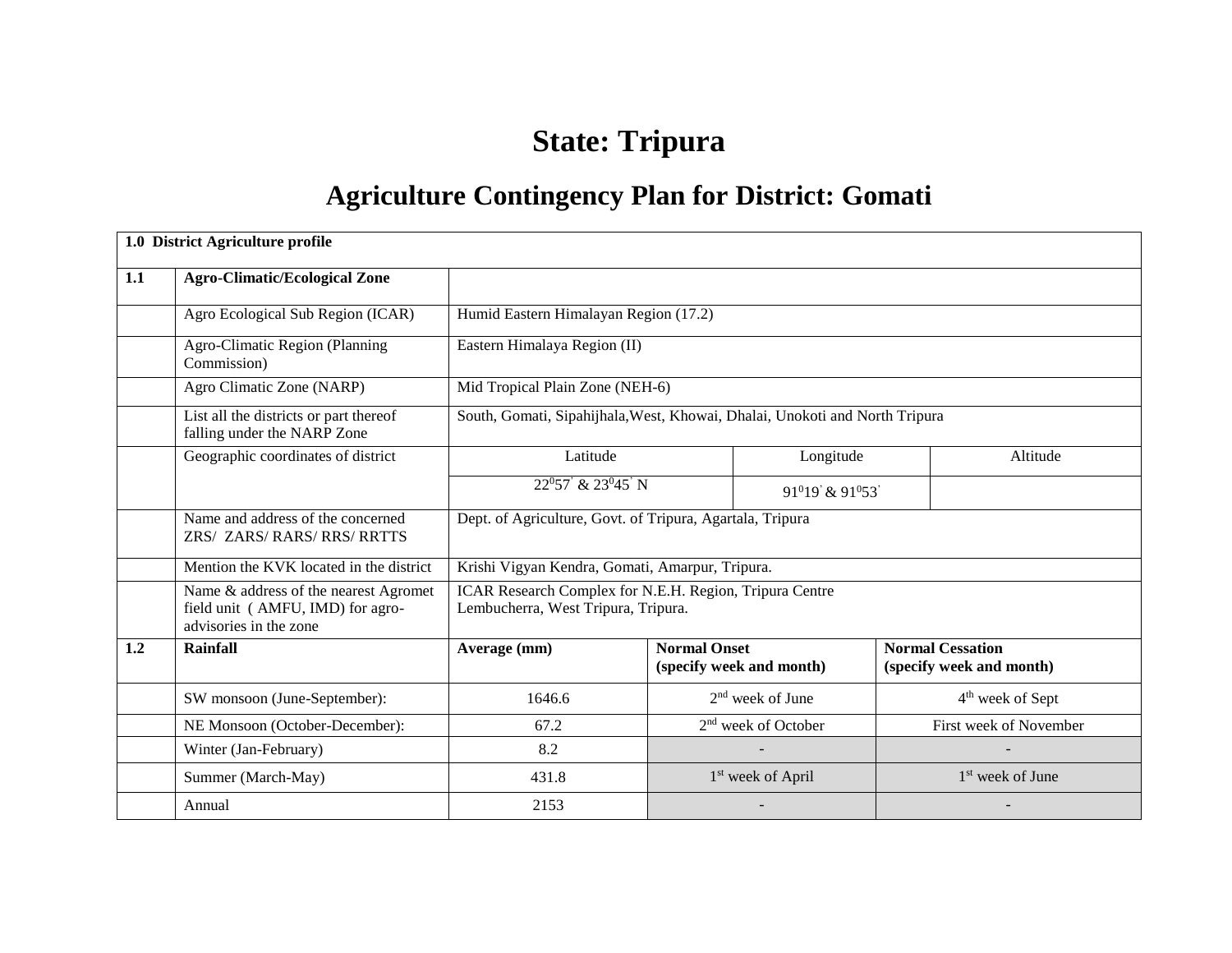| 1.J | Land use                | Geographical | Forest area | Land under           | Permanent | Cultivable | Land       | Barren and               | <b>Current</b> | Other   |
|-----|-------------------------|--------------|-------------|----------------------|-----------|------------|------------|--------------------------|----------------|---------|
|     | <b>pattern of the</b>   | area         |             | non-agricultural use | pastures  | wasteland  | under      | uncultivable             | fallows        | fallows |
|     | <b>district</b> (latest |              |             |                      |           |            | Misc. tree | land                     |                |         |
|     | statistics)             |              |             |                      |           |            | crops and  |                          |                |         |
|     |                         |              |             |                      |           |            | groves     |                          |                |         |
|     | Area (ha)               | 148.912      | 100.704     | 7.758                | 0.055     | 0.008      | 0.137      | $\overline{\phantom{0}}$ | 0.028          | 0.068   |

*Source: Source: Land Use Statistics of Tripura* 

| 1.4 | <b>Major Soils (common names like shallow)</b> | Area (ha) | Percentage of land       |
|-----|------------------------------------------------|-----------|--------------------------|
|     | red soils etc.)                                |           |                          |
|     | 1. Red Soil                                    |           |                          |
|     | 2. Alluvial Soil                               |           |                          |
|     | 3. Sandy Soil                                  |           |                          |
|     | 4. Sandy Loam                                  |           |                          |
|     | 5. Clay Loam                                   |           |                          |
|     | Others (specify):                              | $- -$     | $\overline{\phantom{m}}$ |
| 1.5 | <b>Agricultural land use</b>                   | Area (ha) | Cropping intensity %     |
|     | Net sown area                                  | 40.154    |                          |
|     | Area sown more than once                       | 33.543    | 183                      |
|     | Gross cropped area                             | 73.697    |                          |

*Source: Agriculture Department, Govt. of Tripura*

| $1.6\phantom{0}$ | <b>Irrigation</b>            | Area ('000 ha) |                |                      |
|------------------|------------------------------|----------------|----------------|----------------------|
|                  | Net cultivated Area          | 40.154         |                |                      |
|                  | Net irrigated area           | 14.936         |                |                      |
|                  | Gross cultivated area        | 73.697         |                |                      |
|                  | Rainfed area                 |                |                |                      |
|                  |                              |                |                |                      |
|                  | <b>Sources of Irrigation</b> | <b>Number</b>  | Area ('000 ha) | % of total irrigated |
|                  |                              |                |                | area                 |
|                  | Canals (medium and minor)    |                |                |                      |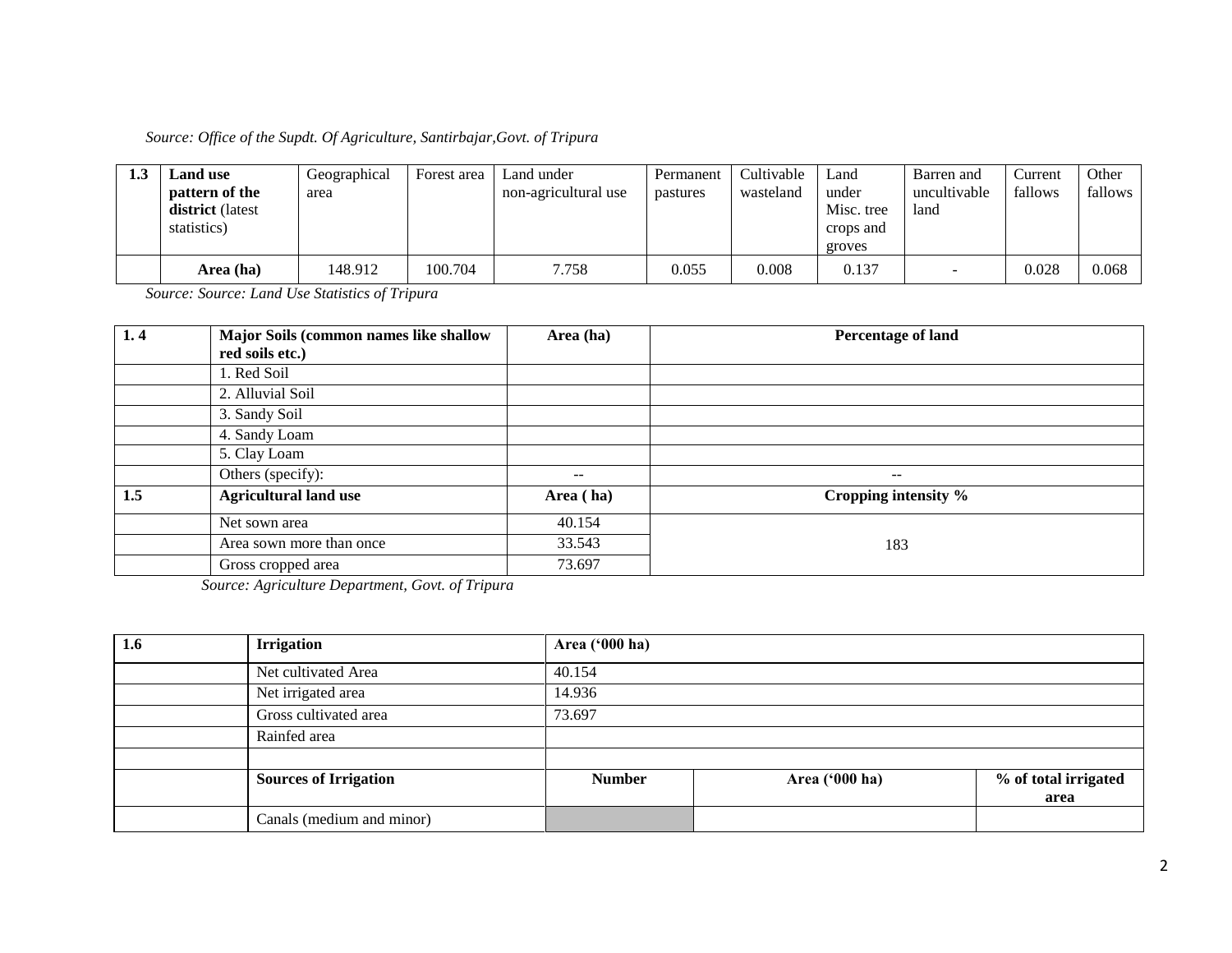| Tanks                                                                                                 |                                                                                                            |                                               |                          |                          |  |  |  |
|-------------------------------------------------------------------------------------------------------|------------------------------------------------------------------------------------------------------------|-----------------------------------------------|--------------------------|--------------------------|--|--|--|
|                                                                                                       | Open wells                                                                                                 |                                               |                          |                          |  |  |  |
|                                                                                                       | Bore wells                                                                                                 |                                               |                          |                          |  |  |  |
|                                                                                                       | Lift irrigation schemes                                                                                    |                                               |                          |                          |  |  |  |
|                                                                                                       | Micro-irrigation (Drip and sprinkler)                                                                      |                                               |                          |                          |  |  |  |
|                                                                                                       | Other sources (please specify) WHS                                                                         |                                               |                          |                          |  |  |  |
|                                                                                                       | <b>Total Irrigated Area</b>                                                                                |                                               |                          |                          |  |  |  |
|                                                                                                       | Pump sets                                                                                                  |                                               |                          |                          |  |  |  |
|                                                                                                       | Canals (medium and minor)                                                                                  | Not Available                                 | $\overline{\phantom{a}}$ | $\overline{\phantom{a}}$ |  |  |  |
|                                                                                                       | Groundwater availability and use* (Data<br>source: State/Central Ground water<br><b>Department /Board)</b> | No. of blocks/<br>Tehsils                     | $(\%)$ area              |                          |  |  |  |
|                                                                                                       | Over exploited                                                                                             |                                               |                          |                          |  |  |  |
| Critical                                                                                              |                                                                                                            |                                               |                          |                          |  |  |  |
|                                                                                                       | Semi-critical                                                                                              |                                               |                          |                          |  |  |  |
| Safe                                                                                                  |                                                                                                            |                                               |                          |                          |  |  |  |
|                                                                                                       | Wastewater availability and use                                                                            |                                               |                          |                          |  |  |  |
|                                                                                                       | Ground water quality                                                                                       | Contaminant - Iron, greater than 1.00 mg/lit. |                          |                          |  |  |  |
| *over-exploited: groundwater utilization > 100%; critical: 90-100%; semi-critical: 70-90%; safe: <70% |                                                                                                            |                                               |                          |                          |  |  |  |

# *Source: Department of Agriculture, Govt. of Tripura*

| 1.6. a.        | <b>Fertilizer and Pesticides use</b> | <b>Type</b>                         | <b>Total quantity (tonnes)</b>                           |
|----------------|--------------------------------------|-------------------------------------|----------------------------------------------------------|
|                |                                      |                                     |                                                          |
|                | Fertilizers*                         | Urea                                |                                                          |
|                |                                      | <b>DAP</b>                          |                                                          |
|                |                                      | Potash                              | $8806000 \text{ kg}/147687 \text{ha} = 60 \text{ kg/ha}$ |
|                |                                      | <b>SSP</b>                          |                                                          |
|                |                                      | RP                                  |                                                          |
|                |                                      | Other complex fertilizers (specify) |                                                          |
|                |                                      | <b>Total</b>                        |                                                          |
| $\overline{2}$ | Chemical Pesticides*                 | Insecticides+ Fungicides            |                                                          |
|                |                                      | Weedicides                          | 66430 kg/147687ha= 450 g/ha.                             |
|                |                                      | Others (specify)                    |                                                          |
|                |                                      | <b>Total</b>                        |                                                          |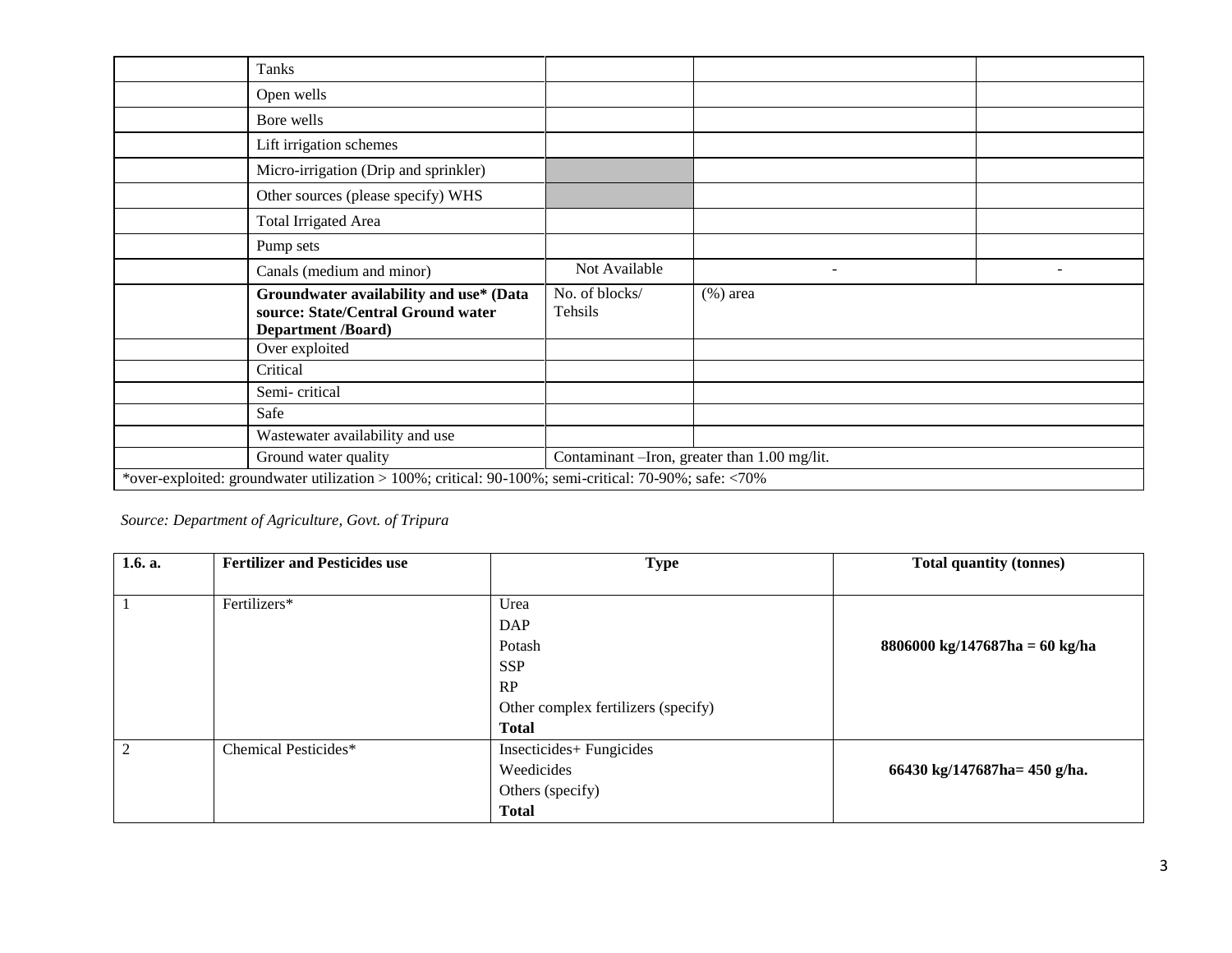\* If break up is not available, indicate total quantity used in the district for any recent year, mention here the year and source of statistics.

## **1.7 Area under major field crops & horticulture etc. (2014-15)**

| 1.7 |                | <b>Major Field Crops cultivated</b>     | Area ('000 ha)     |                   |                  |                  |               |              |
|-----|----------------|-----------------------------------------|--------------------|-------------------|------------------|------------------|---------------|--------------|
|     |                |                                         |                    | <b>Kharif</b>     | Rabi             |                  | <b>Summer</b> | <b>Total</b> |
|     |                |                                         | <b>Irrigated</b>   | Rainfed           | <b>Irrigated</b> | Rainfed          |               |              |
|     | 1              | Aush Paddy (Summer)                     |                    |                   |                  |                  |               |              |
|     | $\sqrt{2}$     | Aman Paddy (Kharif)                     |                    |                   |                  |                  |               |              |
|     | $\mathfrak{Z}$ | Boro Paddy (Rabi)                       |                    |                   |                  |                  |               |              |
|     | $\overline{4}$ | Maize                                   |                    |                   |                  |                  |               |              |
|     | 5              | Kharif oilseed                          |                    |                   |                  |                  |               |              |
|     |                | Rabi oilseed                            |                    |                   |                  |                  |               |              |
|     |                | <b>Kharif Pulses</b>                    |                    |                   |                  |                  |               |              |
|     |                | Rabi pulses                             |                    |                   |                  |                  |               |              |
|     |                | Horticulture crops - Fruits             |                    | <b>Total area</b> |                  | <b>Irrigated</b> | Rainfed       |              |
|     |                | Mango                                   |                    |                   |                  |                  |               |              |
|     | $\overline{2}$ | Pineapple                               |                    |                   |                  |                  |               |              |
|     | $\mathfrak{Z}$ | Papaya                                  |                    |                   |                  |                  |               |              |
|     | $\overline{4}$ | Banana                                  |                    |                   |                  |                  |               |              |
|     | $\sqrt{5}$     | Litchi                                  |                    |                   |                  |                  |               |              |
|     |                | <b>Horticultural crops - Vegetables</b> |                    | <b>Total area</b> | <b>Irrigated</b> |                  | Rainfed       |              |
|     | 1              | Okra                                    |                    |                   |                  |                  |               |              |
|     | $\overline{2}$ | <b>Brinjal</b>                          |                    |                   |                  |                  |               |              |
|     | $\mathfrak{Z}$ | Cabbage                                 |                    |                   |                  |                  |               |              |
|     | $\overline{4}$ | Cauliflower                             |                    |                   |                  |                  |               |              |
|     | 5              | Tomato                                  |                    |                   |                  |                  |               |              |
|     | $6\,$          | Chilli                                  |                    |                   |                  |                  |               |              |
|     |                | <b>Medicinal and Aromatic crops</b>     |                    | <b>Total area</b> |                  | <b>Irrigated</b> |               | Rainfed      |
|     | 1              | Nil.                                    | Data Not Available |                   |                  |                  |               |              |
|     | $\sqrt{2}$     |                                         |                    |                   |                  |                  |               |              |
|     | $\mathfrak{Z}$ |                                         |                    |                   |                  |                  |               |              |
|     | $\overline{4}$ |                                         |                    |                   |                  |                  |               |              |
|     | $\overline{5}$ |                                         |                    |                   |                  |                  |               |              |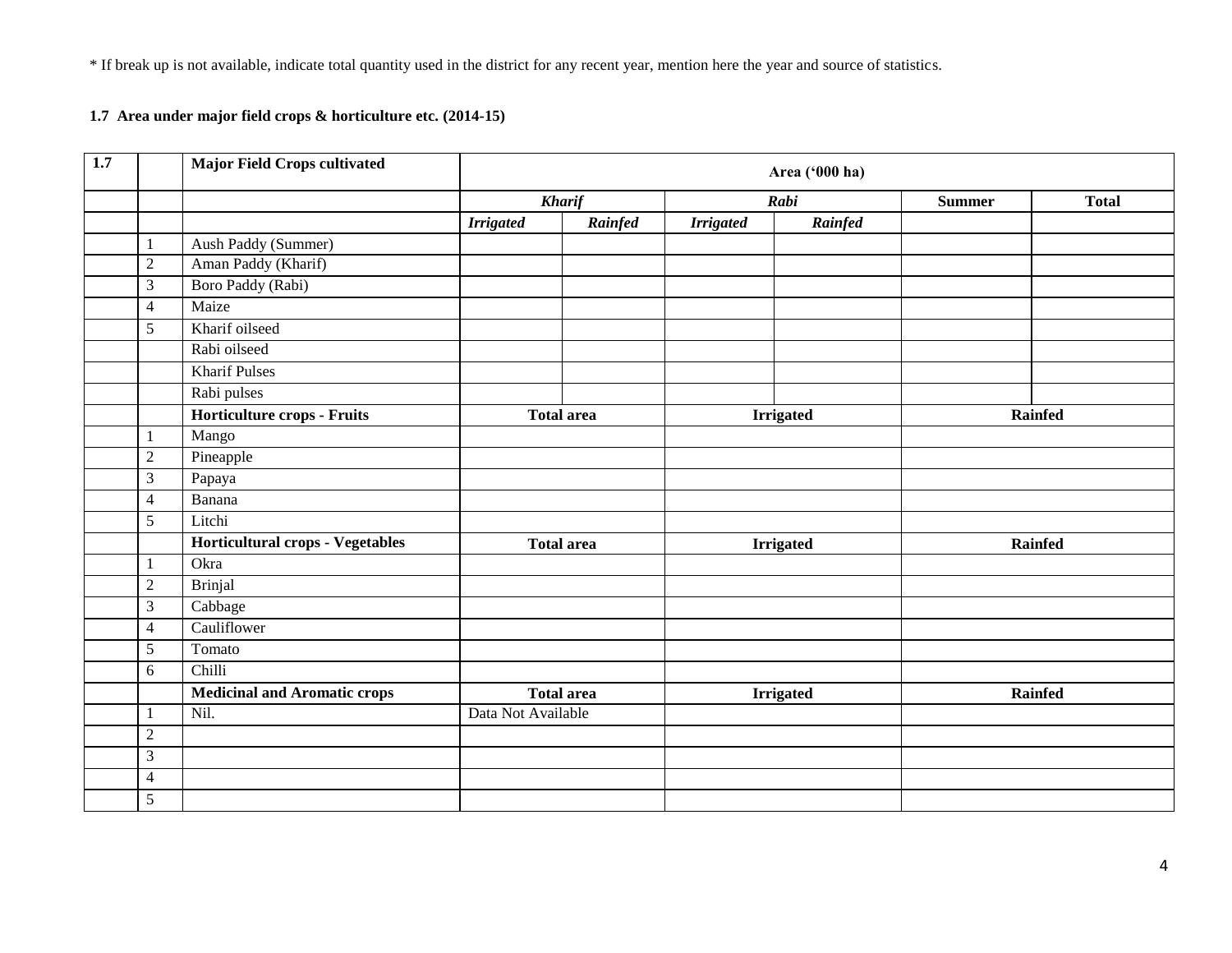|                | <b>Plantation crops</b>  | <b>Total area</b>        | <b>Irrigated</b>         | Rainfed                  |
|----------------|--------------------------|--------------------------|--------------------------|--------------------------|
|                | Coconut                  |                          |                          |                          |
| $\overline{2}$ | Arecanut                 |                          |                          |                          |
| $\mathfrak{Z}$ | Cashewnut                |                          |                          |                          |
| $\overline{4}$ | Rubber                   |                          |                          |                          |
| 5              |                          |                          |                          |                          |
|                | <b>Fodder crops</b>      | <b>Total area</b>        | <b>Irrigated</b>         | <b>Rainfed</b>           |
|                | Not Available            | -                        |                          |                          |
| $\overline{2}$ | $\overline{\phantom{0}}$ | ۰                        |                          |                          |
| 3              | $\sim$                   | $\overline{\phantom{a}}$ | $\sim$                   | $\sim$                   |
| $\overline{4}$ |                          |                          |                          |                          |
| 5              | $\overline{\phantom{a}}$ | $\overline{\phantom{0}}$ | $\overline{\phantom{a}}$ | -                        |
|                | Total fodder crop area   | $\overline{\phantom{a}}$ | $\overline{\phantom{a}}$ | $\overline{\phantom{0}}$ |
|                | <b>Grazing land</b>      |                          | $\overline{\phantom{a}}$ | -                        |
|                | Sericulture etc          | $\sim$                   | $\overline{\phantom{a}}$ | $\sim$                   |
|                | <b>Others (Specify)</b>  | $\sim$                   | $\overline{\phantom{0}}$ | $\sim$                   |

*Source: Dept. of Agriculture, Govt. of Tripura*

| 1.8 | <b>Livestock</b>                               | <b>Male</b> ('000)       | Female ('000)      | Total $(900)$             |
|-----|------------------------------------------------|--------------------------|--------------------|---------------------------|
|     |                                                |                          |                    |                           |
|     | Non descriptive Cattle (local low yielding)    | 39.281                   | 63.292             | 102.573                   |
|     | Crossbred cattle                               | 5.372                    | 17.919             | 23.291                    |
|     | Non descriptive Buffaloes (local low yielding) | 0.643                    | 1.005              | 1.648                     |
|     | <b>Graded Buffaloes</b>                        | $\overline{\phantom{0}}$ | ۰                  | $\overline{\phantom{0}}$  |
|     | Goat                                           | 25.036                   | 50.826             | $\frac{1}{2}$ 75.862      |
|     | Sheep                                          | 0.015                    | 0.259              | 0.274                     |
|     | Others (Camel, Pig, Yak etc.)                  | Data not available       | Data not available | Data not available        |
|     | Commercial dairy farms (Number)                | Data not available       | Data not available | Data not available        |
| 1.9 | <b>Poultry</b>                                 | No. of farms             |                    | Total No. of birds ('000) |
|     | Commercial                                     |                          |                    |                           |
|     | Backyard                                       |                          |                    |                           |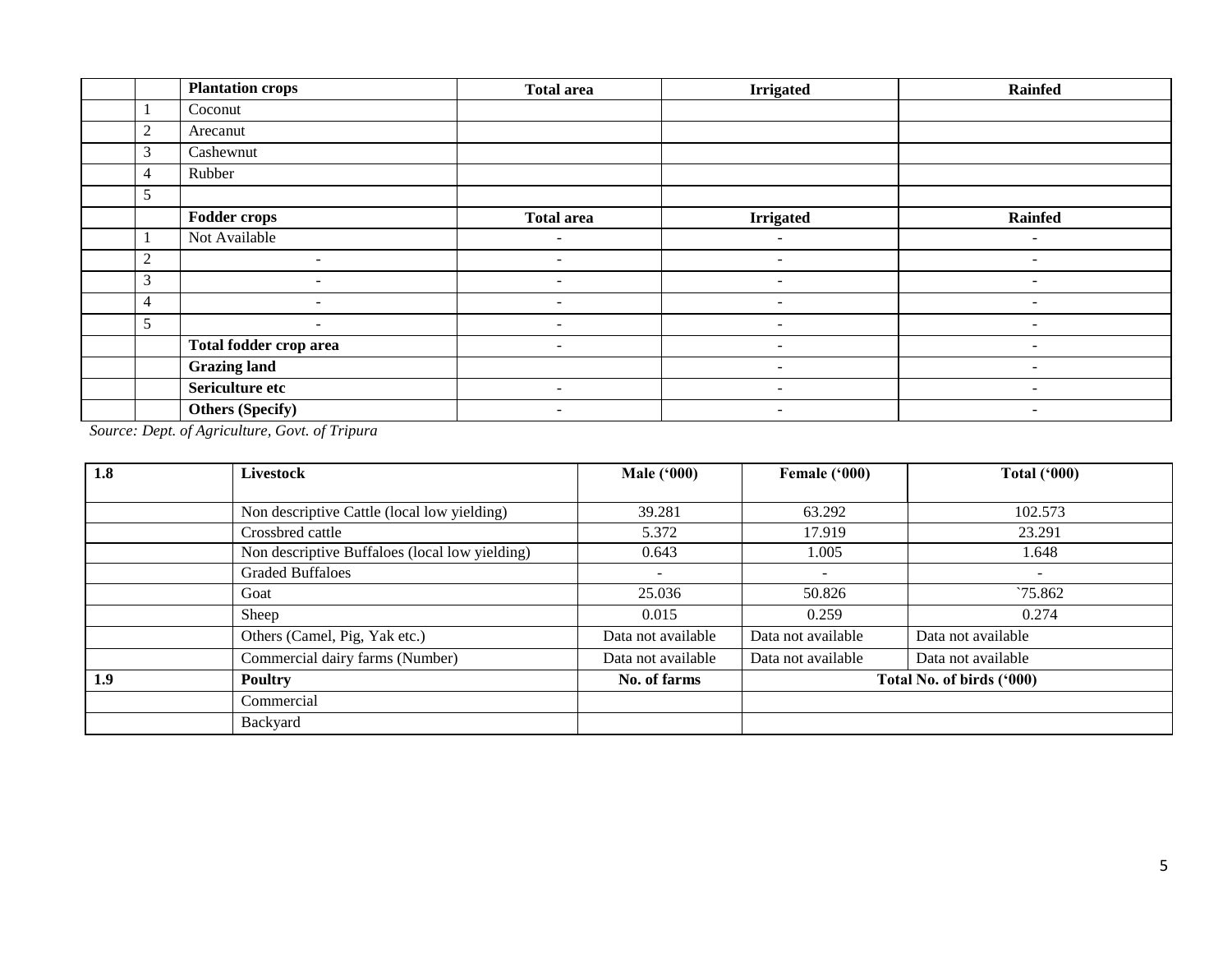| 1.10 | Fisheries (Data source: Chief Planning Officer)                   |                  |                          |                    |                                          |                                                        |                                   |  |  |  |  |  |
|------|-------------------------------------------------------------------|------------------|--------------------------|--------------------|------------------------------------------|--------------------------------------------------------|-----------------------------------|--|--|--|--|--|
|      | A. Capture                                                        |                  |                          |                    |                                          |                                                        |                                   |  |  |  |  |  |
|      | i) Marine (Data Source:<br><b>Fisheries Department)</b>           | No. of fishermen | <b>Boats</b>             |                    | <b>Nets</b>                              |                                                        | <b>Storage</b><br>facilities (Ice |  |  |  |  |  |
|      |                                                                   |                  | Mechanized               | Non-<br>mechanized | Mechanized<br>(Trawl nets,<br>Gill nets) | Non-mechanized<br>(Shore Seines,<br>Stake & trap nets) | plants etc.)                      |  |  |  |  |  |
|      |                                                                   | $\blacksquare$   | $\blacksquare$           | $\blacksquare$     | $\blacksquare$                           | $\blacksquare$                                         | ۰                                 |  |  |  |  |  |
|      | ii) Inland (Data Source:                                          |                  | No. Farmer owned ponds   |                    | <b>No. of Reservoirs</b>                 | No. of village tanks                                   |                                   |  |  |  |  |  |
|      | <b>Fisheries Department)</b><br>2013-14                           |                  |                          |                    |                                          |                                                        |                                   |  |  |  |  |  |
|      | <b>B.</b> Culture                                                 |                  |                          |                    |                                          |                                                        |                                   |  |  |  |  |  |
|      |                                                                   |                  | Water Spread Area (ha)   |                    | Yield (t/ha)                             | Production ('000 tons)                                 |                                   |  |  |  |  |  |
|      | i) Brackish water (Data Source:<br>MPEDA/Fisheries Department)    |                  | $\overline{\phantom{a}}$ |                    | $\overline{\phantom{a}}$                 | $\blacksquare$                                         |                                   |  |  |  |  |  |
|      | ii) Fresh water (Data Source: Fisheries<br>Department)<br>2013-14 |                  |                          |                    |                                          |                                                        |                                   |  |  |  |  |  |
|      | <b>Others</b>                                                     |                  |                          |                    |                                          |                                                        |                                   |  |  |  |  |  |

## **1.11 Production and Productivity of major crops** (Average of last 5 years: 2012, 13, 14, 15, 16)

| 1.11   | Name of crop                                                      | <b>Kharif</b>         |                         | Rabi<br><b>Summer</b>  |                         |                       | <b>Total</b>            | Crop                  |                         |                                        |  |
|--------|-------------------------------------------------------------------|-----------------------|-------------------------|------------------------|-------------------------|-----------------------|-------------------------|-----------------------|-------------------------|----------------------------------------|--|
|        |                                                                   | Production<br>(000 t) | Productivity<br>(kg/ha) | Production<br>(1000 t) | Productivity<br>(kg/ha) | Production<br>(000 t) | Productivity<br>(kg/ha) | Production<br>(000 t) | Productivity<br>(kg/ha) | residue as<br>fodder<br>(000)<br>tons) |  |
|        | Major Field crops (Crops to be identified based on total acreage) |                       |                         |                        |                         |                       |                         |                       |                         |                                        |  |
| Crop 1 | Rice                                                              |                       |                         |                        |                         |                       |                         |                       |                         |                                        |  |
| Crop 2 | Maize                                                             |                       |                         |                        |                         |                       |                         |                       |                         |                                        |  |
| Crop 3 | Groundnut                                                         |                       |                         |                        |                         |                       |                         |                       |                         |                                        |  |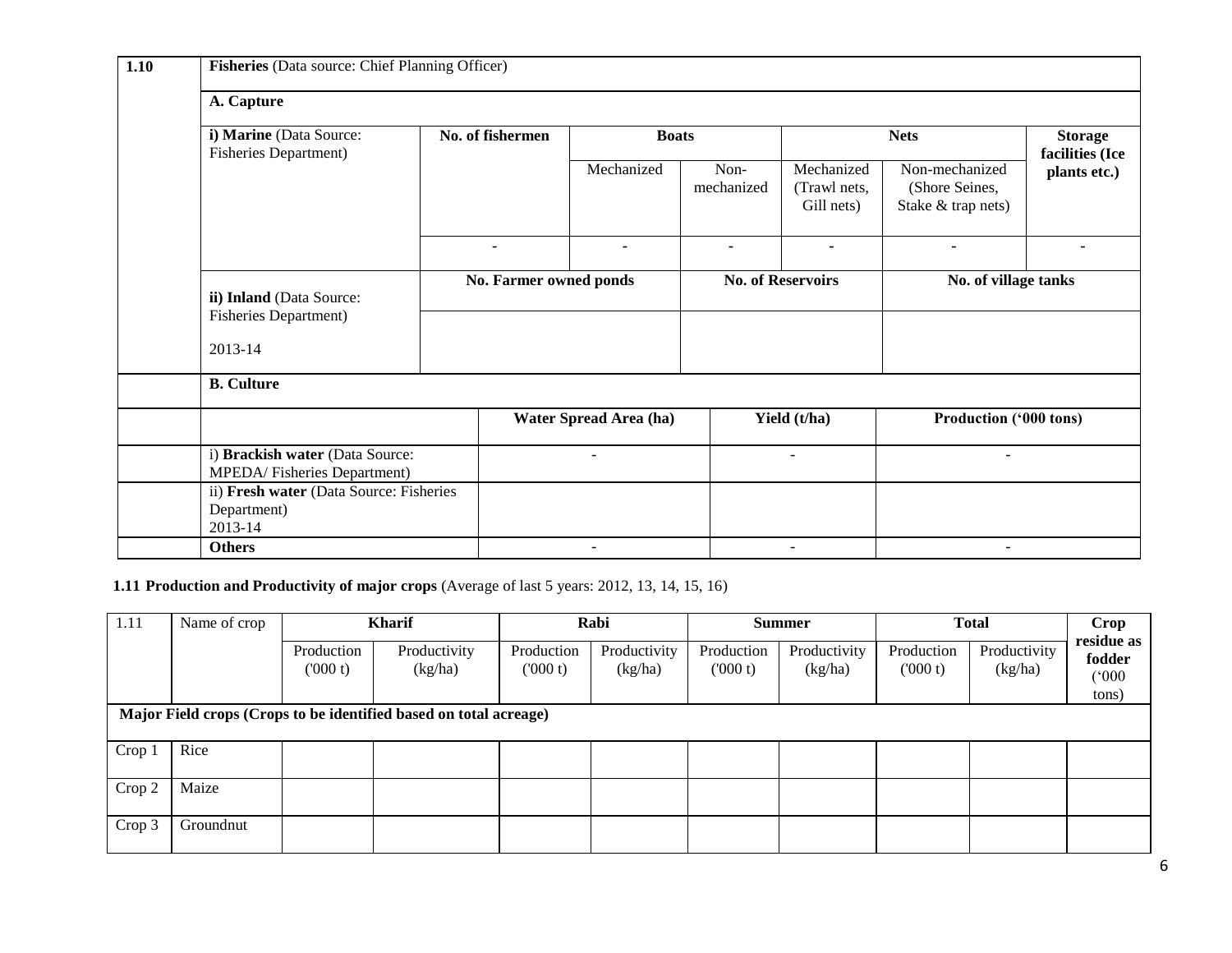| Crop 4 | Sesamum                                                                   |  |  |  |  |  |  |  |  |  |
|--------|---------------------------------------------------------------------------|--|--|--|--|--|--|--|--|--|
|        |                                                                           |  |  |  |  |  |  |  |  |  |
| Crop 5 | Mustard                                                                   |  |  |  |  |  |  |  |  |  |
| Others |                                                                           |  |  |  |  |  |  |  |  |  |
|        | Major Horticultural crops (Crops to be identified based on total acreage) |  |  |  |  |  |  |  |  |  |
| Crop 1 | Okra                                                                      |  |  |  |  |  |  |  |  |  |
| Crop 2 | Brinjal                                                                   |  |  |  |  |  |  |  |  |  |
| Crop 3 | Cole Crops                                                                |  |  |  |  |  |  |  |  |  |
| Crop 4 | Tomato                                                                    |  |  |  |  |  |  |  |  |  |
| Crop 5 | Chilli                                                                    |  |  |  |  |  |  |  |  |  |
| Others |                                                                           |  |  |  |  |  |  |  |  |  |

| 1.12 | Sowing window for 5 major<br>field crops<br>(start and end of normal<br>sowing period) | Crop 1: Rice                                                        | 2: Maize                                 | 3: Groundnut                                | 4: Sesamum                                              | 5: Rape and<br>Mustard               |
|------|----------------------------------------------------------------------------------------|---------------------------------------------------------------------|------------------------------------------|---------------------------------------------|---------------------------------------------------------|--------------------------------------|
|      | Summer rice-Rainfed                                                                    | Sumer rice-April 1st week<br>to May $4th$ week                      |                                          |                                             | $1st$ week of April to<br>$2nd$ week of April           |                                      |
|      | Kharif-Rainfed                                                                         | Nursery-June $1st$ to June $3rd$<br>week                            | $2nd$ week of May to 1st<br>week of June | $2nd$ week of June to<br>$1st$ week of July | $1st$ week of April to<br>2 <sup>nd</sup> week of April |                                      |
|      | Kharif-Irrigated                                                                       | Transplanting-4 <sup>th</sup> week of<br>June to $2nd$ week of july |                                          |                                             |                                                         |                                      |
|      | Rabi-Rainfed                                                                           |                                                                     |                                          |                                             |                                                         |                                      |
|      | Rabi-Irrigated                                                                         |                                                                     |                                          | Mid October to mid<br>December              |                                                         | $15th$ October to<br>$15th$ November |

| 1.13 | What is the major contingency the                                                                 | Regular |          |      | Sporadic |                |      |      |
|------|---------------------------------------------------------------------------------------------------|---------|----------|------|----------|----------------|------|------|
|      | district is prone to? (Tick mark and<br>mention years if known during the last 10<br>year period) | Severe  | Moderate | Mild | Severe   | Moderate       | Mild | None |
|      | Drought                                                                                           |         |          | -    |          |                |      |      |
|      | Flood                                                                                             |         |          |      |          |                |      |      |
|      | Cyclone                                                                                           |         |          | -    |          |                |      |      |
|      | Hail storm                                                                                        |         |          | -    |          | $\overline{a}$ |      |      |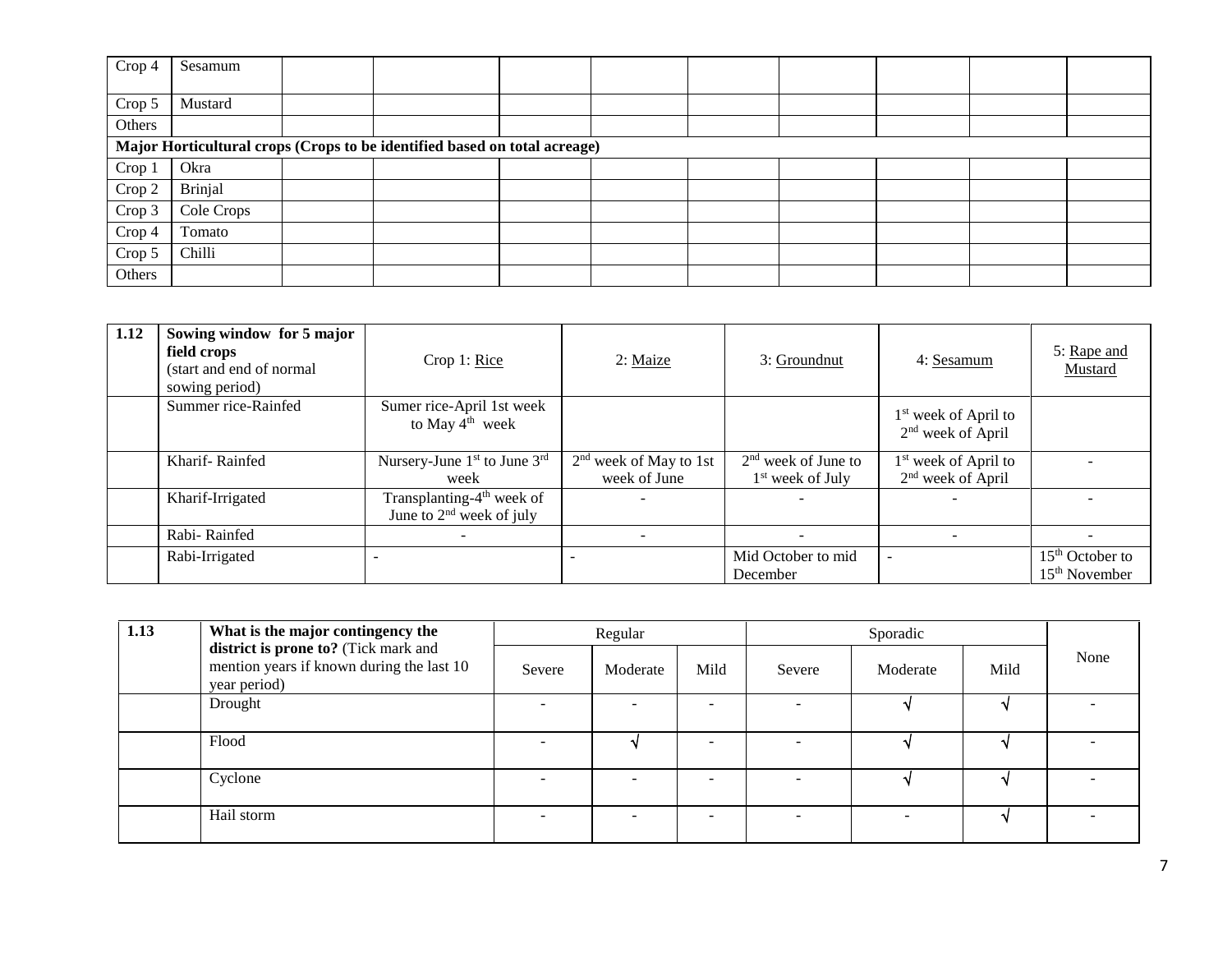| Heat wave                                |                          |                              |                          |                          | Mild                     |                          |
|------------------------------------------|--------------------------|------------------------------|--------------------------|--------------------------|--------------------------|--------------------------|
| Cold wave                                |                          |                              |                          |                          | Mild                     |                          |
| Frost                                    | $\overline{\phantom{0}}$ | $\qquad \qquad \blacksquare$ | $\overline{\phantom{a}}$ | $\overline{\phantom{a}}$ | -                        | $\overline{\phantom{0}}$ |
| Sea water intrusion                      | $\overline{\phantom{0}}$ | $\qquad \qquad \blacksquare$ | $\overline{\phantom{0}}$ | $\overline{\phantom{a}}$ | $\overline{\phantom{0}}$ | $\overline{\phantom{a}}$ |
| Pests and diseases (specify)             |                          |                              |                          |                          |                          |                          |
| $\mathbf{i}$<br>Potato                   |                          |                              |                          |                          |                          |                          |
| Potato late blight, Termite              |                          |                              |                          |                          |                          |                          |
| $\mathbf{ii}$<br>Rice                    |                          |                              |                          |                          |                          |                          |
| Rice blast, BLB, Gall midge,             |                          |                              |                          |                          |                          |                          |
| Stem borer, Leaf folder                  |                          |                              |                          |                          |                          |                          |
| iii) Other Crops                         |                          |                              |                          |                          |                          |                          |
| Stem borer, pod borer, Fruit borer,      |                          |                              |                          |                          |                          |                          |
| leaf folder, LB, Termite, Mango          |                          |                              |                          |                          |                          |                          |
| hopper, Fruit flies, Mango weevil, fruit |                          |                              |                          |                          |                          |                          |
| & Shoot borer, wilt, leaf curl,          |                          |                              |                          |                          |                          |                          |
| Others                                   | $\overline{\phantom{0}}$ |                              | $\overline{\phantom{0}}$ |                          | $\overline{\phantom{a}}$ | -                        |

| 1.14 | <b>Include Digital maps of</b><br>the district for | Location map of district within State as Annexure I |  |
|------|----------------------------------------------------|-----------------------------------------------------|--|
|      |                                                    | Mean annual rainfall as Annexure 2                  |  |
|      |                                                    | Soil map as Annexure 3                              |  |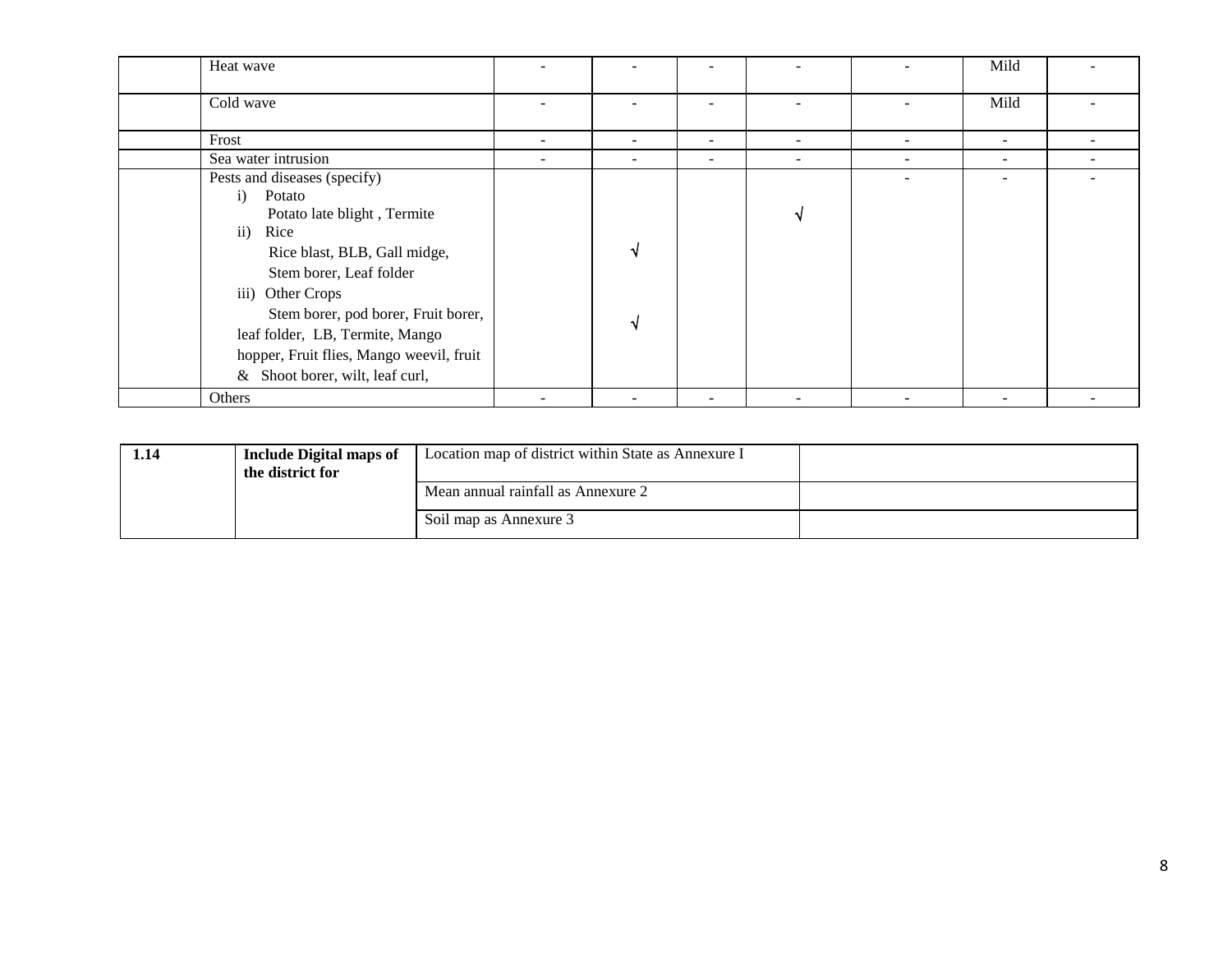### **2.0 Strategies for weather related contingencies**

### **2.1 Drought**

#### **2.1.1 Rainfed situation**

| <b>Condition</b>                                                |                                                                                                                                                                                             |                                                                                                                                                  |                                                                                                   | <b>Suggested Contingency measures</b>                                                                                                                                                                                                                                                                                                                                                                                                                                                                                                                             |                                                                            |
|-----------------------------------------------------------------|---------------------------------------------------------------------------------------------------------------------------------------------------------------------------------------------|--------------------------------------------------------------------------------------------------------------------------------------------------|---------------------------------------------------------------------------------------------------|-------------------------------------------------------------------------------------------------------------------------------------------------------------------------------------------------------------------------------------------------------------------------------------------------------------------------------------------------------------------------------------------------------------------------------------------------------------------------------------------------------------------------------------------------------------------|----------------------------------------------------------------------------|
| <b>Early season</b><br>drought (delayed                         | <b>Major Farming</b><br>situation <sup>a</sup>                                                                                                                                              | <b>Normal Crop/cropping</b><br>systemb                                                                                                           | Change in crop/cropping<br>system <sup>c</sup>                                                    | Agronomic measures <sup>d</sup>                                                                                                                                                                                                                                                                                                                                                                                                                                                                                                                                   | <b>Remarks</b> on<br>Implementation <sup>e</sup>                           |
| onset)                                                          |                                                                                                                                                                                             |                                                                                                                                                  |                                                                                                   |                                                                                                                                                                                                                                                                                                                                                                                                                                                                                                                                                                   |                                                                            |
| Delay by 2 weeks<br>April 4 <sup>th</sup> week<br>(Pre-monsoon) | a. Upland-rain fed<br>(Red soil with<br>moderate rainfall,<br>no irrigation facility<br>b. Medium land-<br>rainfed summer<br>(Red soil with<br>moderate rainfall,<br>no irrigation facility | Upland rice (NDR 97), Maize<br>$(HOPM-1)$<br>Sesamum (ST-1683, B-67, GT-<br>10, GT-5, Tripura Till-1),<br>greengram (TMB-37, HUM-<br>16), Maize, | Pigeon pea based<br>intercropping<br>Maize for green cob and<br>fodder, Maize+vegetable<br>cowpea | i) Sowing with the onset of<br>rainfall.<br>iii). Closer row and plant<br>spacing<br>iv). Apply full P, K and<br>50% N of recommended<br>dose along with well<br>decomposed organic<br>matter for early seedling<br>vigour<br>Ridge and furrow<br>methods of sowing at<br>closer plant-to-plant<br>distance with wider inter-<br>row spacing.<br>i) Sowing with the onset of<br>rainfall.<br>iii). Closer row and plant<br>spacing<br>iv). Apply full P, K and<br>50% N of recommended<br>dose along with well<br>decomposed organic<br>matter for early seedling | Linkage with State<br>Agriculture Dept.<br>under CSS for<br>supply of seed |
|                                                                 | Low land- (Red<br>soil with moderate<br>rainfall, no<br>irrigation facility)                                                                                                                | Rice (var. Naveen, MTU-1010,<br>Sahabhagi)                                                                                                       | No change                                                                                         |                                                                                                                                                                                                                                                                                                                                                                                                                                                                                                                                                                   |                                                                            |
|                                                                 |                                                                                                                                                                                             |                                                                                                                                                  |                                                                                                   | vigour                                                                                                                                                                                                                                                                                                                                                                                                                                                                                                                                                            |                                                                            |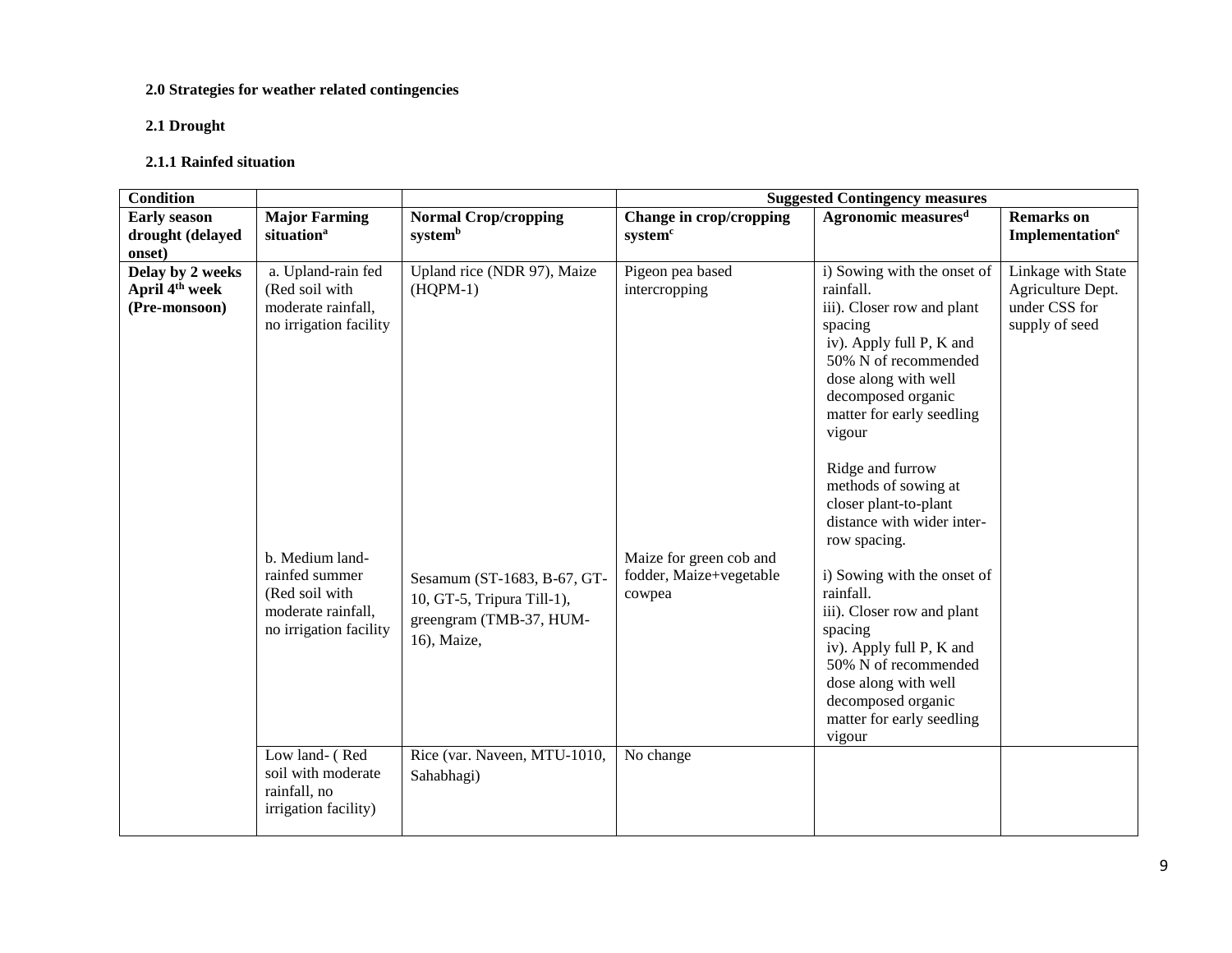| Delay by 4 weeks<br>May $2^{nd}$ week<br>(Pre-monsoon)      | a. Upland-rain fed<br>(Red soil with<br>moderate rainfall,<br>no irrigation facility                | Upland rice, Maize (HQPM)<br>Sesamum (ST-1683), Moong<br>(Pusa Vishal), Backgram<br>(Uttara, PU-31, Tripura<br>Maskoloi-1) | Maize and pulse based<br>intercropping                            | i) Sowing with the onset at<br>rainfall.<br>iii). Closer row and plant<br>spacing<br>iv). Apply full P, K and<br>50% N of recommended<br>dose along with well<br>decomposed organic<br>matter for early seedling<br>vigour                     | <b>Linkage with State</b><br>Agriculture Dept.<br>under CSS for<br>supply of seed |
|-------------------------------------------------------------|-----------------------------------------------------------------------------------------------------|----------------------------------------------------------------------------------------------------------------------------|-------------------------------------------------------------------|------------------------------------------------------------------------------------------------------------------------------------------------------------------------------------------------------------------------------------------------|-----------------------------------------------------------------------------------|
|                                                             |                                                                                                     |                                                                                                                            |                                                                   | Ridge and furrow<br>methods of sowing at<br>closer plant-to-plant<br>distance with wider inter-<br>row spacing.                                                                                                                                |                                                                                   |
|                                                             | b. Medium land-<br>rainfed summer<br>(Red soil with<br>moderate rainfall,<br>no irrigation facility | Sesamum (ST-1683, B-67),<br>greengram (TMB-37, HUM-<br>16), Maize (HQPM-1)                                                 | No Change                                                         | i) Sowing with the onset at<br>rainfall.<br>iii). Closer row and plant<br>spacing<br>iv). Apply full P, K and<br>50% N of recommended<br>dose along with well<br>decomposed organic<br>matter for early seedling<br>vigour                     |                                                                                   |
|                                                             | c. Low land- (Red<br>soil with moderate<br>rainfall, no<br>irrigation facility)                     | Rice (Gomati, Sahabhagi)                                                                                                   | adopt long duration rice<br>varities and escape from<br>Aush rice | Community nursuary,                                                                                                                                                                                                                            |                                                                                   |
| Delay by 2 weeks<br>(Monsoon)<br>(June 4 <sup>th</sup> week | Upland, Red soil<br>with moderate to<br>high rainfall, no<br>irrigation facility                    | Sesamum<br>(May to $2nd$ week of June)                                                                                     | Groundnut,<br>groundnut+maize,                                    | ) Sowing with the onset at<br>rainfall.<br>ii) Dust Mulching<br>iii). Closer row and plant<br>spacing<br>iv). Apply full P, K and<br>20% N of recommended<br>dose along with well<br>decomposed organic<br>matter for early seedling<br>vigour | Linkage with State<br>Agriculture Dept.<br>under CSS for<br>supply of seed        |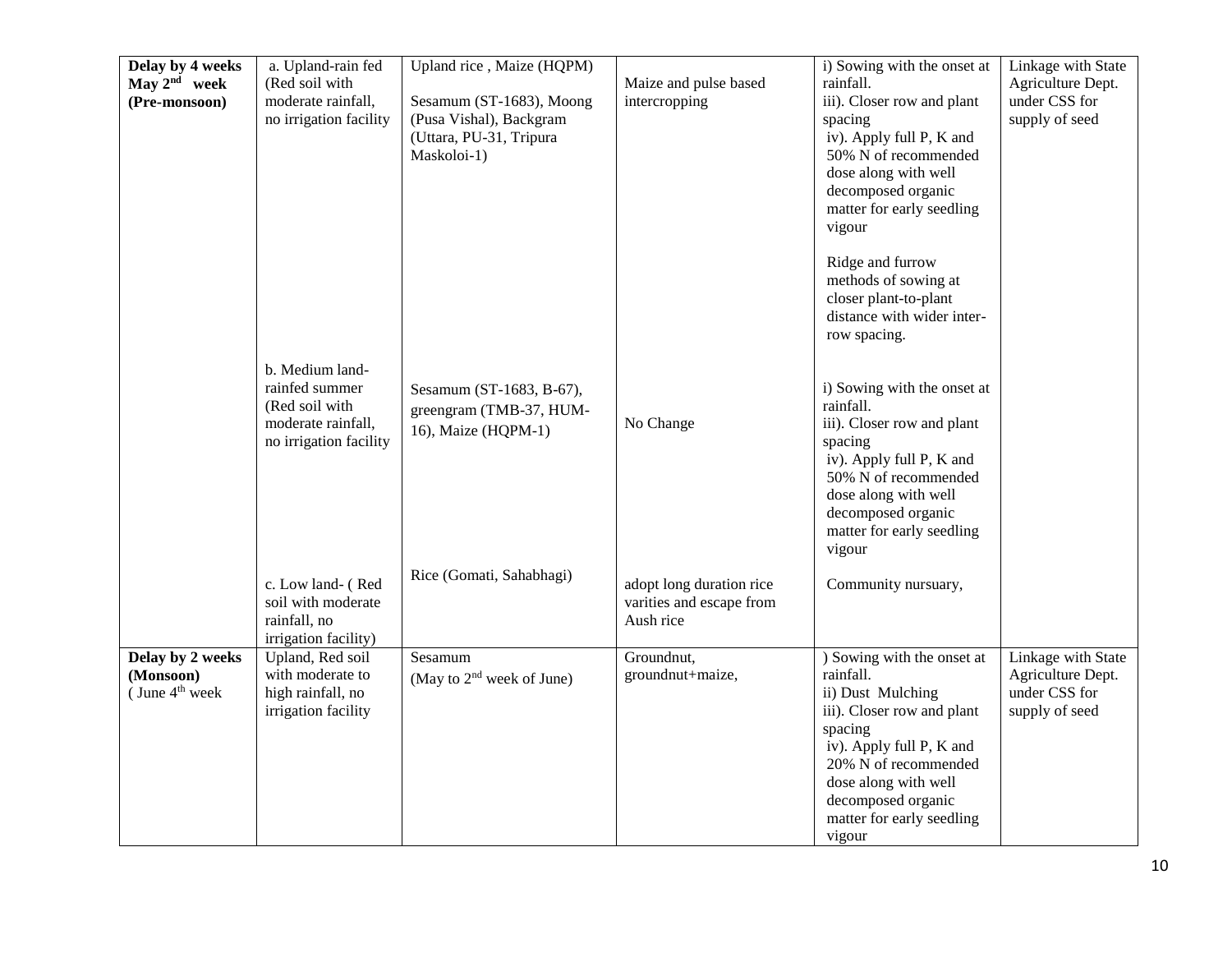| 2 Medium land,<br>Red soil with<br>moderate to high<br>rainfall, no<br>irrigation facility   | Sesamum, moong, cowpea<br>(May to $2nd$ week of June)                 | Groundnut,<br>groundnut+maize<br>Vegetable cow pea, maize +<br>vegetable cowpea                    | Ridge and furrow methods<br>of sowing at closer plant-<br>to-plant distance with<br>wider inter-row spacing.<br>I) Mulching<br>ii) Sowing with the onset<br>of rain<br>iii) Maintain more plant<br>iv) Mixed cropping with<br>cowpea (var. Kashi<br>Kanchan) |  |
|----------------------------------------------------------------------------------------------|-----------------------------------------------------------------------|----------------------------------------------------------------------------------------------------|--------------------------------------------------------------------------------------------------------------------------------------------------------------------------------------------------------------------------------------------------------------|--|
|                                                                                              | Groundnut (GG20, GG7,<br>$ICGS$ 76) + Arhar (UPAS 120,<br>Narendra-1) | No change                                                                                          | .Sowing with the rainfall<br>starts, Apply full P, K and<br>30% N of recommended<br>dose along with well<br>decomposed FYM.                                                                                                                                  |  |
| 3. Lowland land,<br>Red soil with<br>moderate to high<br>rainfall, no<br>irrigation facility | Rice                                                                  | high yielding long duration<br>rice varieties like swarna,<br>swarna sub-1, gomati, ranjit<br>etc. | Adopt SRI or ICM for<br>water conservation and<br>higher yield                                                                                                                                                                                               |  |

| <b>Condition</b>           |                                                              |                             |                         | <b>Suggested Contingency measures</b>                                                                                                          |                                                                                         |  |  |  |
|----------------------------|--------------------------------------------------------------|-----------------------------|-------------------------|------------------------------------------------------------------------------------------------------------------------------------------------|-----------------------------------------------------------------------------------------|--|--|--|
| <b>Early season</b>        | <b>Major Farming</b>                                         | <b>Normal Crop/cropping</b> | Change in crop/cropping | Agronomic measures <sup>d</sup>                                                                                                                | <b>Remarks</b> on                                                                       |  |  |  |
| drought (delayed           | situation <sup>a</sup>                                       | systemb                     | system <sup>c</sup>     |                                                                                                                                                | Implementation <sup>e</sup>                                                             |  |  |  |
| onset)<br>Delay by 4 weeks | 1. Upland, Red soil                                          | Arhar/ Groundnut            | Groundnut (GG20, GG7)   | Conserve soil                                                                                                                                  |                                                                                         |  |  |  |
| (July $2nd$ Week)          | with moderate to<br>high rainfall, no<br>irrigation facility | (May-June)                  | Arhar (UPAS-120)        | moisture by mulching<br>Intercropping of Arhar<br>with Groundnut.<br>Apply 0.5 % KCl<br>spray at vegetative<br>stage<br>Live saving irrigation | Linkage with State<br>Agriculture/Horticulture<br>Dept. under CSS for<br>supply of seed |  |  |  |
|                            |                                                              | Cowpea (May-June)           | Cabbage (early variety) | Life saving irrigation                                                                                                                         |                                                                                         |  |  |  |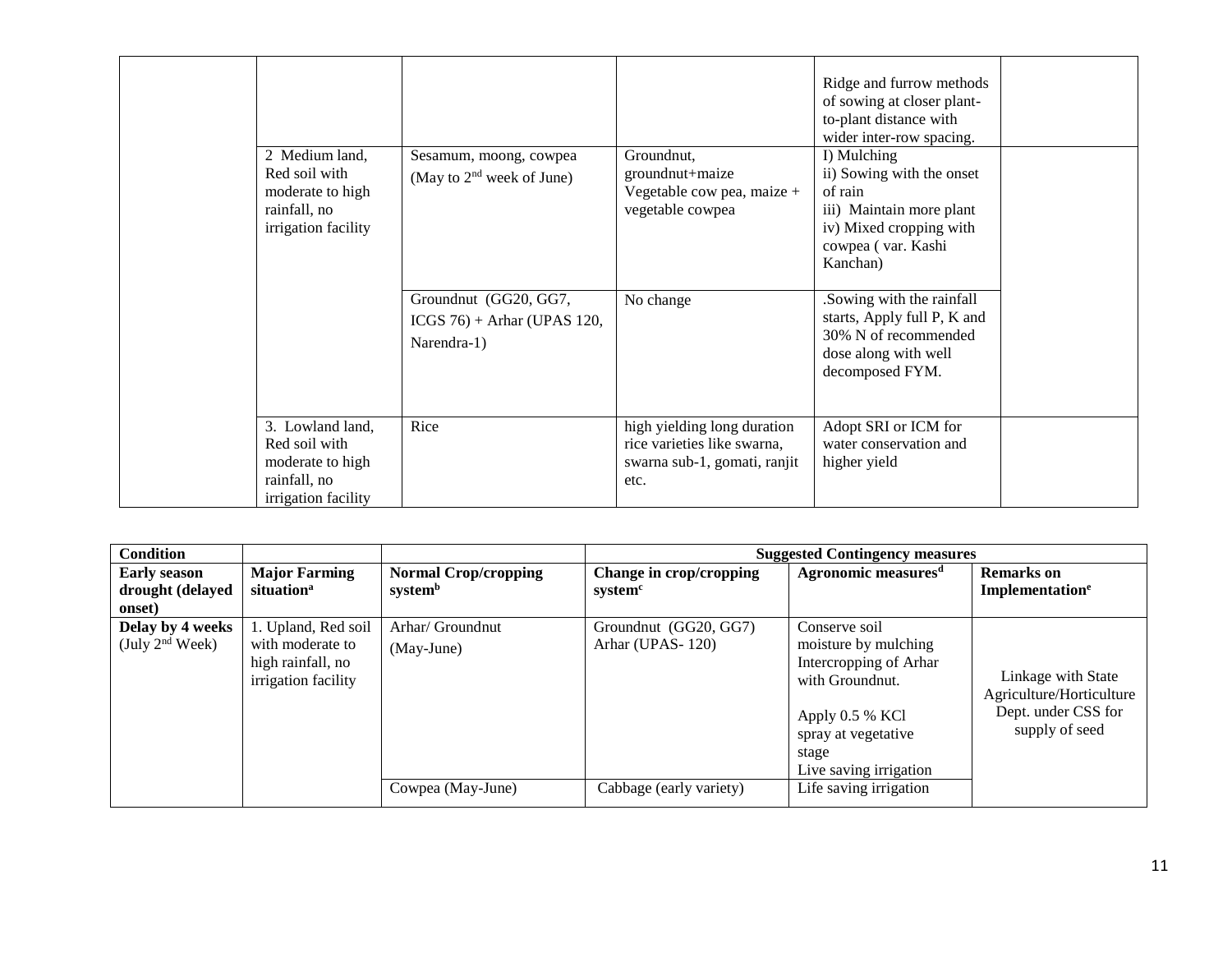| 2. Medium land,<br>Red soil with<br>moderate to high<br>rainfall, no<br>irrigation facility | Upland Rice (May-June) | Sesamum<br>$(Variety - ST 1683)$<br>Maize (RCM series)<br>Groundnut (GG 7, ICGS 76)                          | Complete hoeing,<br>weeding followed by<br>ridging to the base of the<br>root crop at 20 DAS for<br>in-situ moisture<br>conservation in<br>ground nut crop                                   |  |
|---------------------------------------------------------------------------------------------|------------------------|--------------------------------------------------------------------------------------------------------------|----------------------------------------------------------------------------------------------------------------------------------------------------------------------------------------------|--|
| 3. Low land, with<br>moderate to high<br>rainfall, no<br>irrigation facility                | Rice                   | rice<br>Short<br>duration<br>like<br>varieties/hybrids<br>MTU-<br>shabhagi, Navven,<br>1010, Rajlakshmi etc. | Adopt SRI or ICM for<br>water conservation and<br>higher yield., Integrated<br>nutrient mangemnt, real<br>time nitrogen<br>management with leaf<br>colour chart, application<br>of $ZnSO4$ . |  |

| <b>Condition</b>                                                                                                                                            |                                                                                                        |                                          |                                                                                                           | <b>Suggested Contingency measures</b>                                                                                                                   |                                                                                                                                                                        |
|-------------------------------------------------------------------------------------------------------------------------------------------------------------|--------------------------------------------------------------------------------------------------------|------------------------------------------|-----------------------------------------------------------------------------------------------------------|---------------------------------------------------------------------------------------------------------------------------------------------------------|------------------------------------------------------------------------------------------------------------------------------------------------------------------------|
| Early season drought                                                                                                                                        | <b>Major Farming</b>                                                                                   | <b>Normal Crop/cropping</b>              | Crop management <sup>c</sup>                                                                              | Soil nutrient & moisture                                                                                                                                | <b>Remarks</b> on                                                                                                                                                      |
| (Normal onset)                                                                                                                                              | situation <sup>a</sup>                                                                                 | systemb                                  |                                                                                                           | conservation measues <sup>d</sup>                                                                                                                       | Implementation <sup>e</sup>                                                                                                                                            |
| <b>Normal onset</b><br>followed by 15-20<br>days dry spell after<br>sowing leading to<br>poor<br>germination/crop<br>stand etc.<br>April 4 <sup>th</sup> wk | a. Upland-rain fed<br>(Red soil with<br>moderate rainfall,<br>no irrigation<br>facility                | Upland rice, maize,<br>greengram, cowpea | Gapfilling<br>Resowing                                                                                    | Mulching<br>Maximum use of<br>organic matter<br>Spraying of 2%<br>urea solution<br>Use for primed<br>seed<br>Adopt<br>conservation<br>agriculture       | 1. Buffer stock of<br>Seed<br>2. Identification $\&$<br>evaluation of<br>suitable<br>varieties specific to<br>prevailing situation<br>and<br>their seed<br>production. |
|                                                                                                                                                             | b. Medium land-<br>rainfed summer<br>(Red soil with<br>moderate rainfall,<br>no irrigation<br>facility | Blackgram, greengram, rice               | 1. Manually watering in<br>the nursery bed<br>2. Resowing<br>3. Treatment of seed with<br>4% KCl solution | Application of<br>sufficient organic matter<br>in the nursery bed<br>Staggered<br>community<br>nursery with<br>irrigation<br>Delay<br>transplanting/sow | 1. Buffer stock of<br>Seed<br>2. Identification $\&$<br>evaluation of<br>suitable<br>varieties specific to<br>prevailing situation<br>and                              |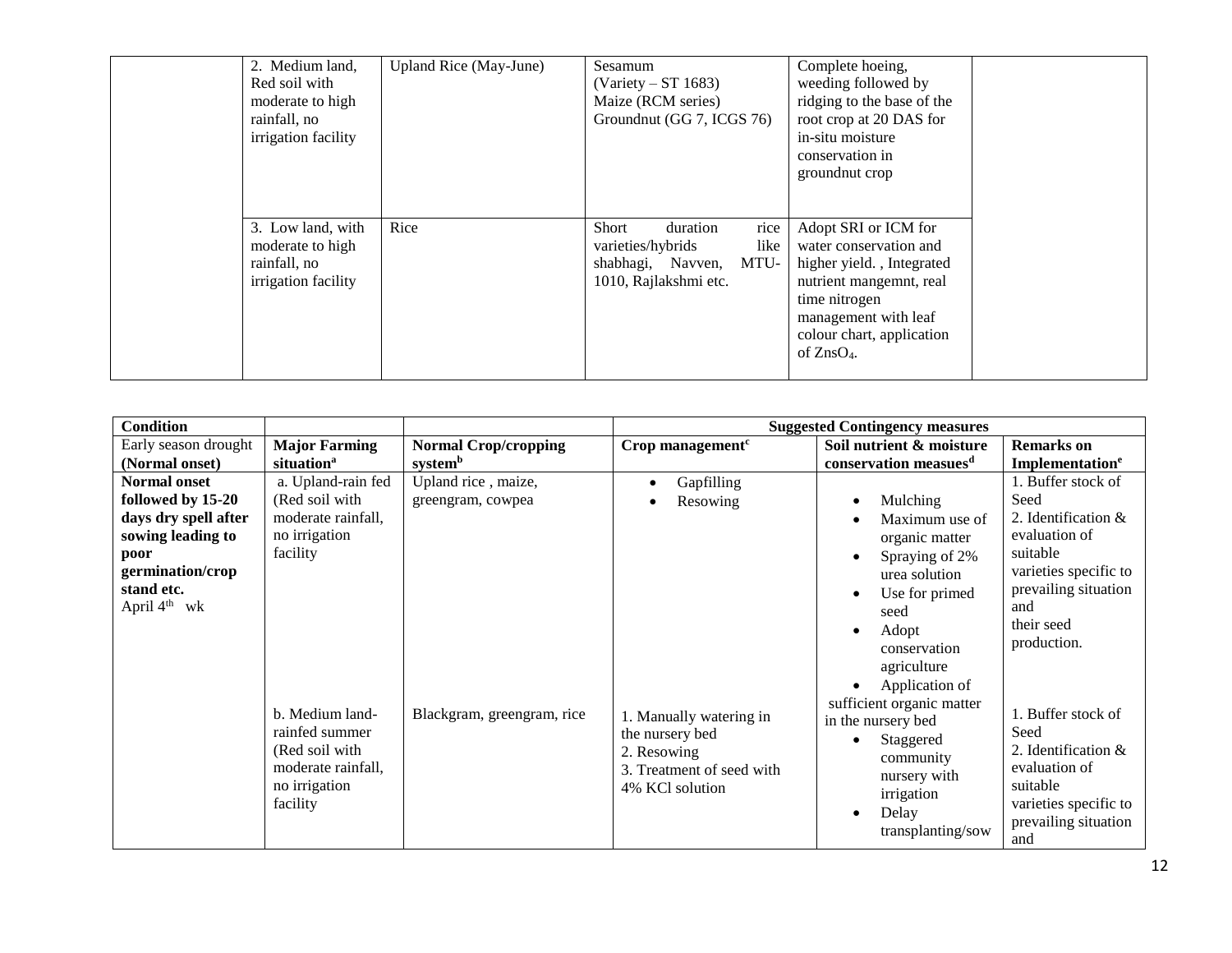|                                                                                                                                 |                                                                                             |                                              |                                                                                                                                                                                                                                              | ing by 2 weeks.                                                                                                                                                             | their seed<br>production.                                                                                                                                           |
|---------------------------------------------------------------------------------------------------------------------------------|---------------------------------------------------------------------------------------------|----------------------------------------------|----------------------------------------------------------------------------------------------------------------------------------------------------------------------------------------------------------------------------------------------|-----------------------------------------------------------------------------------------------------------------------------------------------------------------------------|---------------------------------------------------------------------------------------------------------------------------------------------------------------------|
|                                                                                                                                 | Low land- (Red<br>soil with moderate<br>rainfall, no<br>irrigation facility)                | Rice-rice/vegetables                         | 1. Manually watering in<br>the nursery bed<br>2. Resowing<br>3. Repairing of bund for<br>soil moisture<br>conservation<br>4. Treatment of seed with<br>4% KCl sol.                                                                           | 1. Spraying of 2% urea<br>solution in nursery bed.<br>2. Maximum use of<br>organic manure<br>3. Use of organic mulch                                                        | 1. Buffer stock of<br>Seed<br>2. Identification &<br>evaluation of<br>suitable<br>varieties specific to<br>prevailing situation<br>and<br>their seed<br>production. |
| <b>Normal onset</b><br>followed by 15-20<br>days dry spell after<br>sowing leading to<br>poor<br>germination/crop<br>stand etc. | a. Upland-rain fed<br>(Red soil with<br>moderate rainfall,<br>no irrigation<br>facility     | Rice, Maize, cowpea,<br>greengram, blackgram | Manually watering<br>$\bullet$<br>Resowing<br>$\bullet$                                                                                                                                                                                      | Mulching<br>$\bullet$<br>Use of organic<br>$\bullet$<br>matter<br>Spraying of 2%<br>$\bullet$<br>urea solution                                                              | 1. Buffer stock of<br>Seed<br>2. Identification &<br>evaluation of<br>suitable<br>varieties specific to<br>prevailing situation                                     |
| (July 1 <sup>st</sup> Week)                                                                                                     | 1. Medium land,<br>Red soil with<br>moderate to high<br>rainfall, no<br>irrigation facility | Sesamum /Vegetables                          | Resowing of<br>sesamum/vegetables if the<br>mortality is more than 50%.                                                                                                                                                                      | Moisture conservation<br>measures<br>ii. Recommended nutrient<br>and intercultural<br>management<br>iii. Life saving irrigation                                             | and their seed<br>production.<br>2. Training by<br>KVK and ATMA.                                                                                                    |
|                                                                                                                                 | 2. Lowland,<br>Alluvial soil, high<br>rainfall, no<br>irrigation facility<br>(Rainfed)      | Rice                                         | 10 to 12 days nursery can be<br>replanted<br>Adopt SRI or ICM for water<br>conservation and higher<br>yield, Integrated nutrient<br>mangemnt, real time nitrogen<br>management with leaf colour<br>chart, application of ZnsO <sub>4</sub> . | Urea application<br>$\bullet$<br>at active tillering<br>stage can be<br>delayed in rainfed<br>shallow lowland<br>Intercultural<br>$\bullet$<br>operations can be<br>delayed |                                                                                                                                                                     |
|                                                                                                                                 |                                                                                             |                                              |                                                                                                                                                                                                                                              | Treatment of seed<br>$\bullet$<br>with<br>4% KCl sol                                                                                                                        |                                                                                                                                                                     |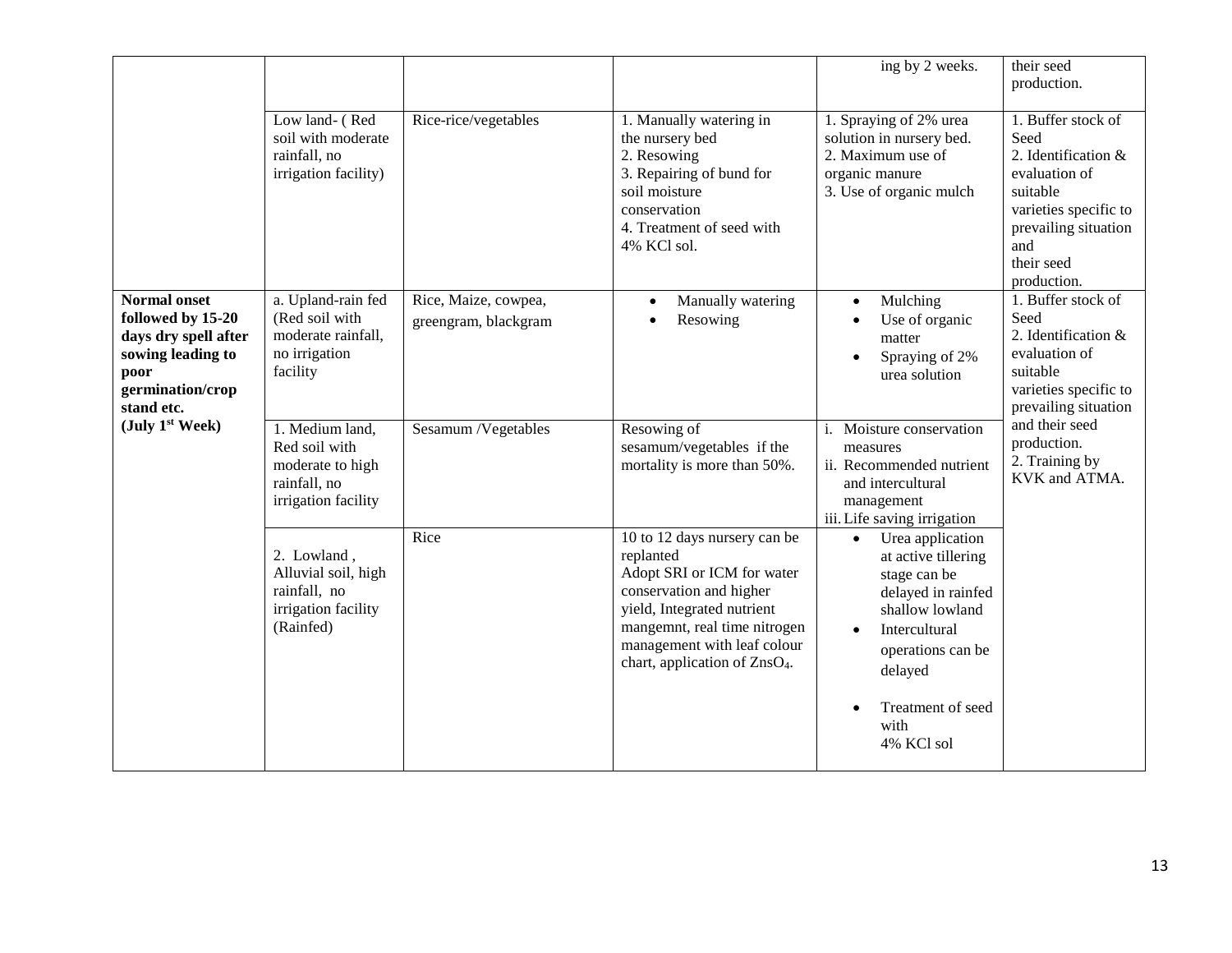| At vegetative stage<br>(July 3rd Week) | 1. Upland land,<br>Red soil with<br>moderate to high<br>rainfall, no<br>irrigation facility | Sesamum / Vegetables                 | Thinning of plants to reduce<br>the plant population and<br>avoid the competition of<br>moisture and nutrients among<br>crops.                                                                                                                                                                | i. Mulching<br>ii. Life saving iirigation                                                                    | Training by KVK<br>and ATMA experts |
|----------------------------------------|---------------------------------------------------------------------------------------------|--------------------------------------|-----------------------------------------------------------------------------------------------------------------------------------------------------------------------------------------------------------------------------------------------------------------------------------------------|--------------------------------------------------------------------------------------------------------------|-------------------------------------|
|                                        |                                                                                             | Vegetables / Sesamum                 | Mid term correction                                                                                                                                                                                                                                                                           | i. Mulching<br>iii. Off season ploughing                                                                     |                                     |
|                                        |                                                                                             | Maize                                | During this drought season,<br>the occurrence of Alphids in<br>Maize crop at its vegetative<br>stage is quite high. Long dry<br>spells increase the incidence<br>of this insect. This can be<br>controlled by spraying<br>Cypermethrin $(0.1\%)$ or<br>Monocrotophos (0.05%) at<br>80-90 DAS. | i.Mulching<br>ii. Life season irrigation                                                                     |                                     |
|                                        |                                                                                             | Groundnut                            | Incidence of White grub. The<br>following control measures<br>must be taken up:<br>• Crop rotation with maize<br>• Collection and destruction<br>of white grub adults<br>• Spraying the plants with<br>Chloropyriphos 20 EC @<br>2 ml/lit of water                                            | i.Mulching<br>ii. Life season irrigation                                                                     |                                     |
|                                        |                                                                                             | Black gram                           | During this dry spell, shot<br>holes made by Beetles can be<br>seen. This can be controlled<br>by spraying Dimethoate @<br>1ml/lit of water                                                                                                                                                   | i. Life season irrigation                                                                                    |                                     |
|                                        | 2. Medium land,<br>Red soil with<br>moderate to high<br>rainfall, no<br>irrigation facility | Sesamum, maize, blackgram,<br>cowpea | Mid term correction                                                                                                                                                                                                                                                                           | Mulching<br>Maximum use of<br>organic matter<br>Spraying of 2%<br>urea solution<br>Live saving<br>irrigation | Training by KVK<br>and ATMA experts |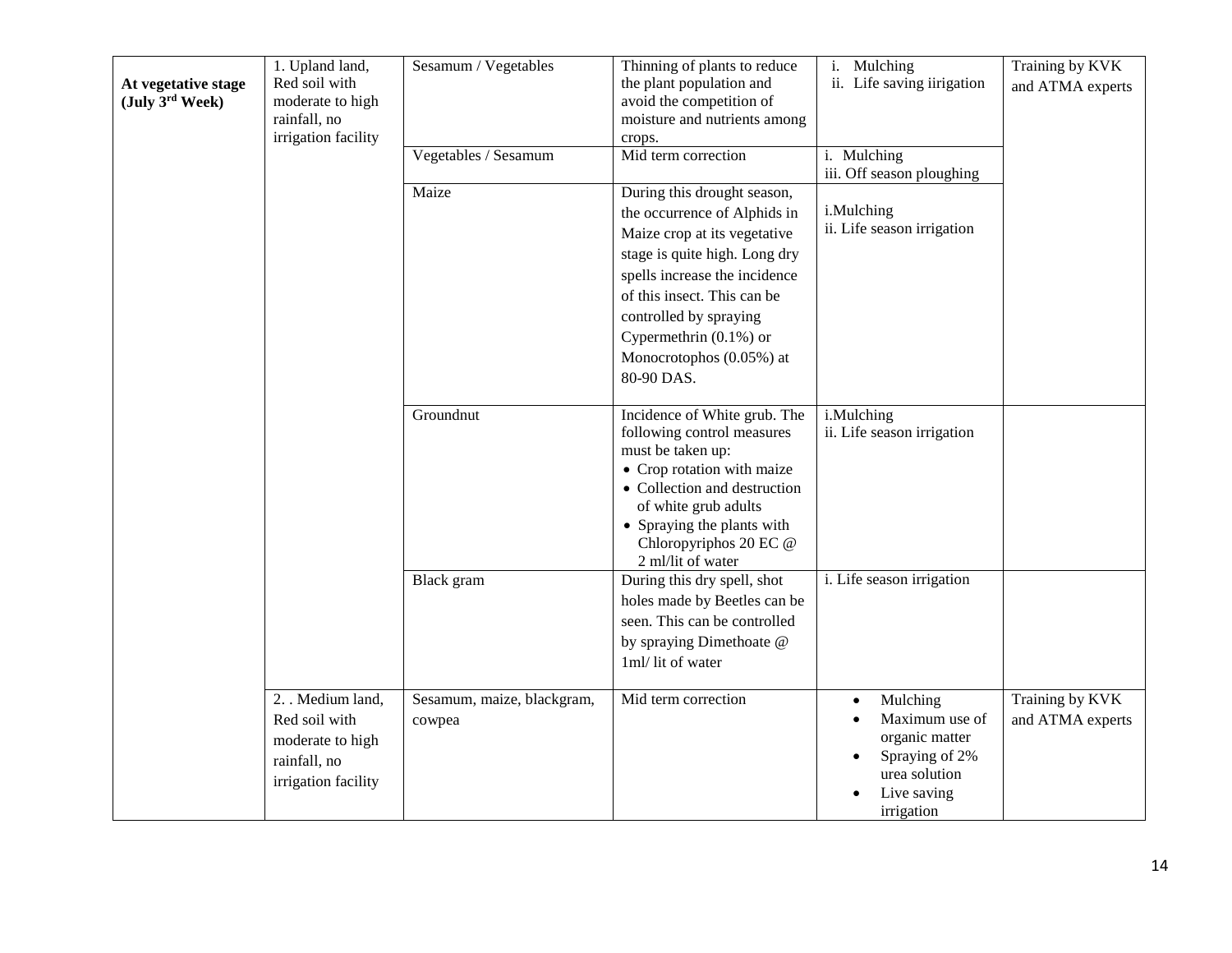|                               | 3. Lowland,                      | Paddy                        | During this phase,                                      | Gap filling with nursery              | Training by KVK             |
|-------------------------------|----------------------------------|------------------------------|---------------------------------------------------------|---------------------------------------|-----------------------------|
|                               | Alluvial soil, high              |                              | appearance of Blast disease                             | kept for the purpose in the           | and ATMA experts            |
|                               | rainfall, no                     |                              | may be observed. As soon as                             | same field while                      |                             |
|                               |                                  |                              |                                                         |                                       |                             |
|                               | irrigation facility              |                              | one or two blast spots are                              | transplanting (3-4)                   |                             |
|                               | (Rainfed)                        |                              | seen, Carbendazim @ 1 g/lit                             | seedlings/hill).                      |                             |
|                               |                                  |                              | of water is to be sprayed.                              | Repairing of field bunds to           |                             |
|                               |                                  |                              | There may be occurrence of                              | conserve water.                       |                             |
|                               |                                  |                              | Brown spot disease also. For                            |                                       |                             |
|                               |                                  |                              | this dry or wet seed treatment                          | Life saving irrigation                |                             |
|                               |                                  |                              |                                                         |                                       |                             |
|                               |                                  |                              | with carbendazim $@ 1 g/kg$                             |                                       |                             |
|                               |                                  |                              | of seed followed by one                                 |                                       |                             |
|                               |                                  |                              | spraying of Mancozeb @ 2.5                              |                                       |                             |
|                               |                                  |                              | g/lit maybe done at initial                             |                                       |                             |
|                               |                                  |                              | symptom development.                                    |                                       |                             |
|                               |                                  |                              |                                                         | <b>Suggested Contingency measures</b> |                             |
| Mid season drought            | <b>Major Farming</b>             | <b>Normal Crop/cropping</b>  | Crop management <sup>c</sup>                            | Soil nutrient & moisture              | <b>Remarks</b> on           |
| (long dry spell)              | situation <sup>a</sup>           | systemb                      |                                                         | conservation measues <sup>d</sup>     | Implementation <sup>e</sup> |
| At flowering/                 | 1. Upland, Red soil              | Sesamum, blackgram, cowpea,  | Spray 2 % $KCl + 0.1$ ppm                               | Mulching<br>i.                        | Can be                      |
| fruiting stage                | with moderate to                 | greengram                    | <b>Boron</b> to Black Gram                              | ii. Live saving                       | implemented                 |
| (August 1 <sup>st</sup> week) | high rainfall, no                |                              |                                                         | irrigation                            | under NICRA                 |
|                               | irrigation facility              |                              |                                                         |                                       | project                     |
|                               | 2. Medium land,<br>Red soil with | Black gram                   | Spray 2 % $KCl + 0.1$ ppm<br><b>Boron</b> to Black Gram | i.Mulching<br>ii. uses of sufficient  | $\mathbf{u}$                |
|                               | moderate to high                 |                              |                                                         | amount of organic manure              |                             |
|                               | rainfall, no                     | Groundnut                    | If termite infestation found,                           | $\mathbb{L}^{\frac{1}{2}}$            | $\overline{a}$              |
|                               | irrigation facility              |                              | Chloropyriphos @3 ml/L of                               |                                       |                             |
|                               |                                  |                              | water in soil                                           |                                       |                             |
|                               |                                  | Cucurbitaceous crops, Citrus | Need based plant protection                             | Moisture conservation                 |                             |
|                               |                                  |                              | measures                                                | practices like ridging,               |                             |
|                               |                                  |                              |                                                         | mulching.                             |                             |
|                               |                                  |                              |                                                         |                                       |                             |
|                               | 3. Lowland,                      | Rice                         | 1. Alternate Wetting and                                | 1. Application of                     | $\mathbf{u}$                |
|                               | Alluvial soil, high              |                              | Drying technology can be                                | sufficient amount of                  |                             |
|                               | rainfall, no                     |                              | practiced                                               | organic manures in                    |                             |
|                               | irrigation facility              |                              |                                                         | main fields before                    |                             |
|                               | (Rainfed)                        |                              | $\Box$ $\Box$ If crop is damaged                        | transplanting/sowing                  |                             |
|                               |                                  |                              | early rabi oilseed pulses                               |                                       |                             |
|                               |                                  |                              | and vegetables should be                                |                                       |                             |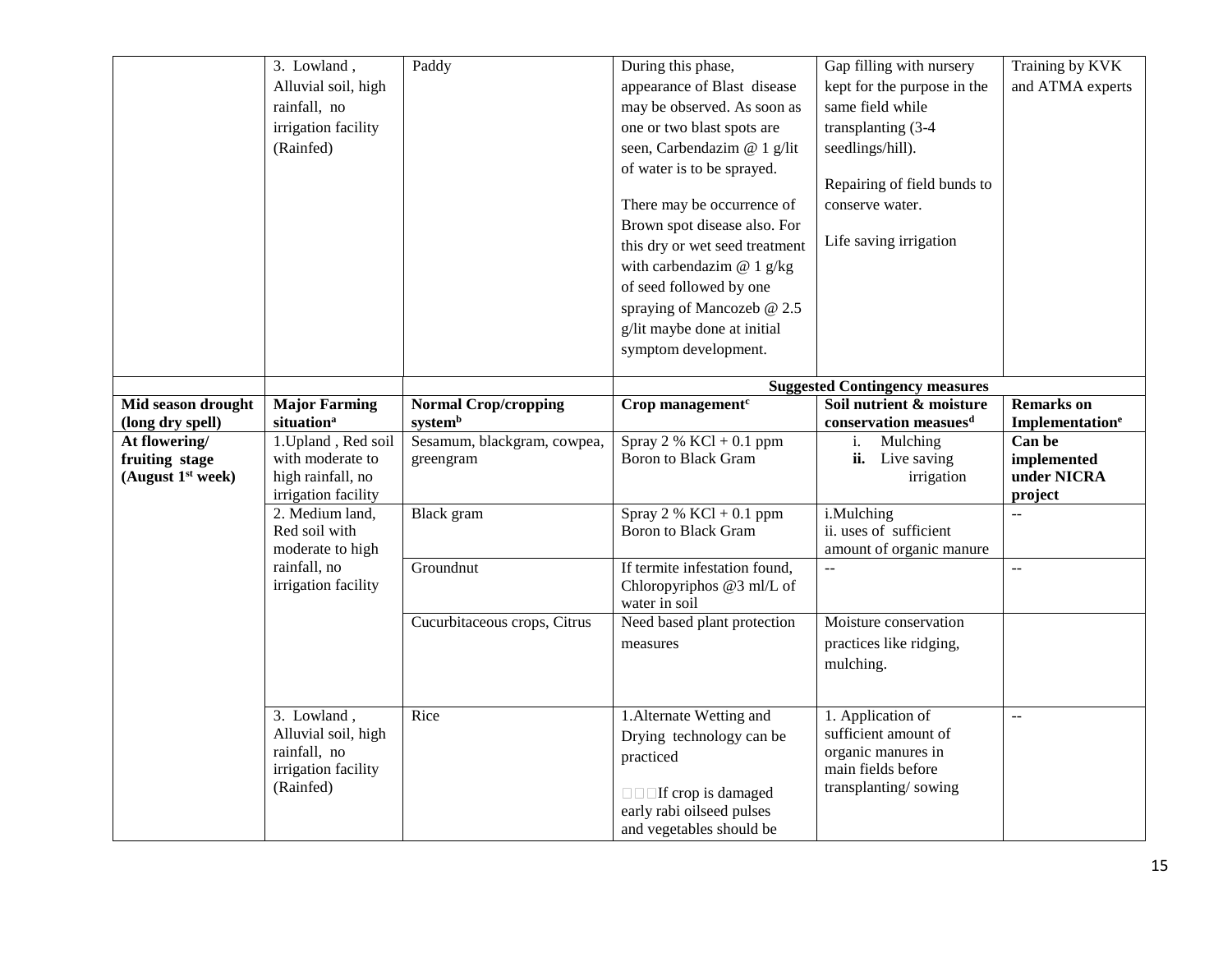|                         |                                                                                             |                                                                 | grown                                                |                                                                                                            |                                    |
|-------------------------|---------------------------------------------------------------------------------------------|-----------------------------------------------------------------|------------------------------------------------------|------------------------------------------------------------------------------------------------------------|------------------------------------|
| <b>Terminal drought</b> | 1. Upland Red soil<br>with moderate to<br>high rainfall, no<br>irrigation facility          | Sesamum, blackgram, cowpea,<br>vegetables                       | Providing life saving<br>irrigation<br>Mulching      | Application of<br>sufficient amount of<br>organic manures in<br>main fields before<br>transplanting/sowing | Implemented under<br>NICRA project |
|                         | 2. Medium land,<br>Red soil with<br>moderate to high<br>rainfall, no<br>irrigation facility | Ginger, Turmeric, Fruit crops,<br>Cucurbitaceous crops, Brinjal | Providing life saving<br>irrigation<br>Mulching      | Application of<br>sufficient amount of<br>organic manures in<br>main fields before<br>transplanting/sowing | Implemented under<br>NICRA project |
|                         | 3. Lowland,<br>Alluvial soil, high<br>rainfall, no<br>irrigation facility<br>(Rainfed)      | Boro rice                                                       | Sowing/planting, Providing<br>life saving irrigation | Mustard seeds can be<br>broadcasted in the lowland<br>field                                                | Implemented under<br>NICRA project |

#### **Notes:**

- a. Describe the major farming situation such as shallow red soils, deep black soils, uplands, medium lands, eroded hill slops etc. tank fed black soils, shallow acid soils, sodic vertisols etc
- b. Describe the normal crop or cropping system grown in that farming situation including catch crop, sequence, rotation & variety if known
- c. Describe the alternative crop or variety or cropping pattern in view of the delay in monsoon and shortening of the growing period including delay in sowing of nurseries in case of paddy.
	- In case of normal onset followed by early season droughts re-sowing may be recommended including variety seed rate etc.
	- In case of early or mid season dry spells indicate crop management techniques to save standing crop.
	- In case of terminal drought indicate giving life saving supplemental irrigation, if available or taking up harvest at physiological maturity with some realizable grain/fodder yield etc.
- d. Describe all agronomic practices which help in coping with late planting like increased or decreased spacing, changes in planting geometry, intercropping in case of sole crops, thinning, mulching, spray of anti-transpirants or other chemicals, supplemental irrigation, soil and moisture conservation practices like ridging, conservation furrows, dust mulch etc.
	- In case of early and mid season dry spells indicate moisture conservation techniques to save standing crop.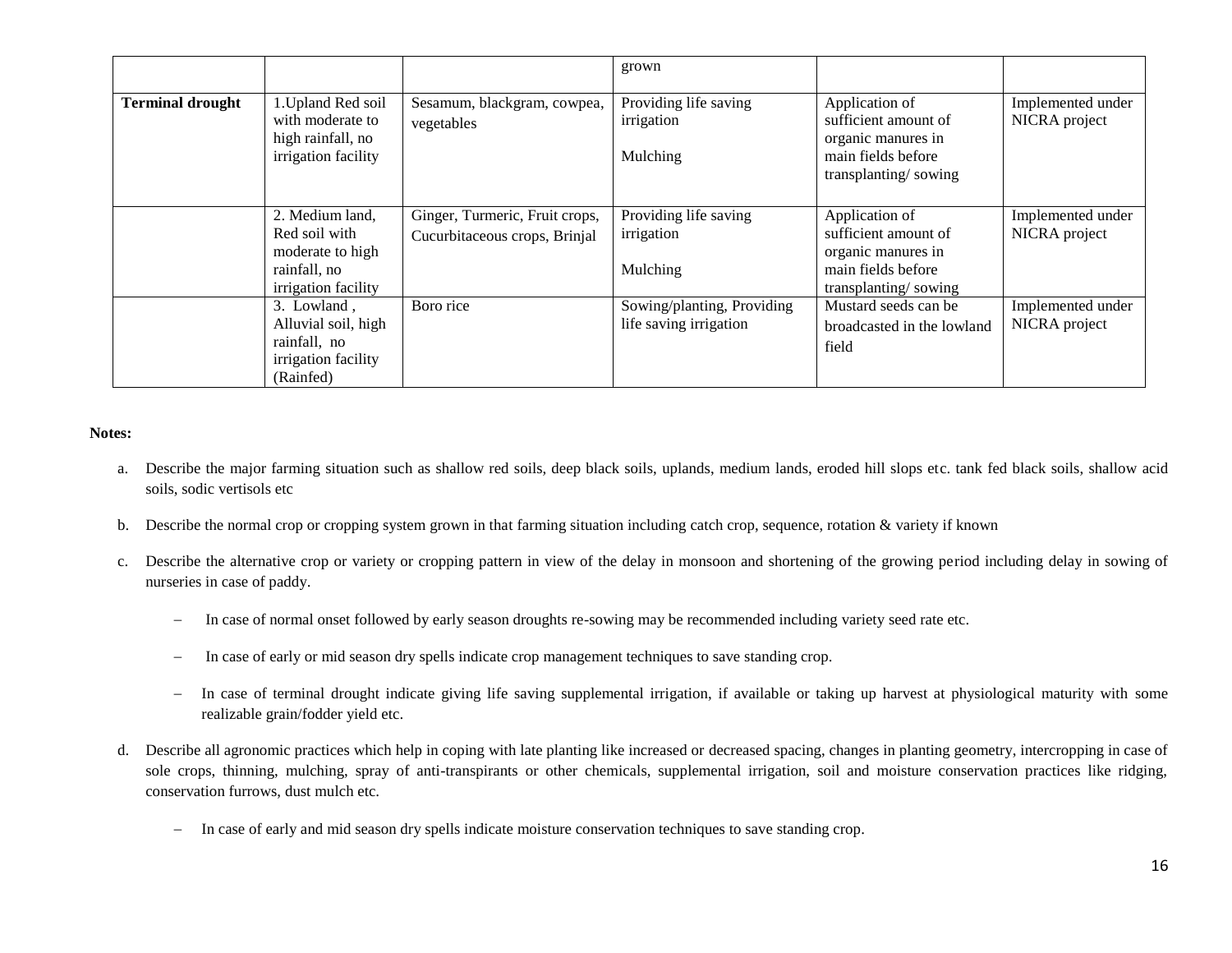- In case of terminal drought indicate early rabi cropping with suitable crops/varieties with a possibility of giving pre-sowing/come up irrigation etc.
- e. Give details on the source of the breeder seed, in case an alternate crop or variety is suggested as part of the contingency. For agronomic measures, indicate any convergence possible with ongoing central or state schemes like National Rural Employment Guarantee Scheme (NREGS), Integrated Watershed Management Programme (IWMP), Rashtriya Krishi Vikas Yojana (RKVY), National Food Security Mission (NFSM), Integrated Scheme on Oilseeds, Pulses, Oilpalm and Maize (ISOPOM), National Horticulture Mission (NHM), Community Land Development Programme (CLDP) etc., to meet the cost of materials, labour or implements etc. to carry out any field based activity quickly.

#### **2.1.2 Irrigated situation**

| <b>Condition</b>            |                      |                                          | <b>Suggested Contingency measures</b>                          |                                                       |                             |
|-----------------------------|----------------------|------------------------------------------|----------------------------------------------------------------|-------------------------------------------------------|-----------------------------|
|                             | <b>Major Farming</b> | Normal Crop/cropping system <sup>g</sup> | Change in crop/cropping                                        | Agronomic measures <sup>i</sup>                       | <b>Remarks</b> on           |
|                             | situationf           |                                          | systemh                                                        |                                                       | Implementation <sup>j</sup> |
| Delayed release of          | Lowland, Alluvial    | Rice                                     | Late sown variety (short duration)                             | Mulching                                              | --                          |
| water in canals due<br>soil |                      |                                          | of rice (Naveen)                                               | Life saving irrigation                                |                             |
| to low rainfall             |                      | Lentil                                   |                                                                |                                                       |                             |
|                             |                      |                                          | HYV of Mustard(Pusa                                            |                                                       |                             |
|                             |                      |                                          | agrony)/Toria(B-9)                                             |                                                       |                             |
|                             |                      | Cauliflower, Cabbage, Brinjal,           | No change                                                      | Mulching                                              |                             |
|                             |                      | Potato, Tomato                           |                                                                |                                                       |                             |
|                             |                      |                                          |                                                                | Aphid problems may be                                 |                             |
|                             |                      |                                          |                                                                | appeared due to late                                  |                             |
|                             |                      |                                          |                                                                | sowing. Application of                                |                             |
|                             |                      |                                          |                                                                | Methyl parathion @2                                   |                             |
|                             |                      |                                          |                                                                | ml/L of water.                                        |                             |
|                             |                      |                                          |                                                                |                                                       |                             |
|                             |                      |                                          |                                                                | Fruit and shoot borer may<br>appear in brinjal. Apply |                             |
|                             |                      |                                          |                                                                | Carbaryl @2 g/L of                                    |                             |
|                             |                      |                                          |                                                                | water.                                                |                             |
|                             |                      |                                          |                                                                |                                                       |                             |
| Limited release of          | Lowland, Alluvial    | Rice                                     | Drought resistant variety of rice                              | Recommended package of                                |                             |
| water in canals due<br>soil |                      |                                          | may be taken (Tripura khara                                    | practices                                             |                             |
| to low rainfall             |                      |                                          | dhan-1, khara dhan-2)                                          |                                                       |                             |
|                             |                      |                                          |                                                                | Mulching for residual soil                            |                             |
|                             |                      |                                          | Late sowing of boro rice                                       | moisture                                              |                             |
|                             |                      |                                          |                                                                | Life saving irrigation                                |                             |
|                             |                      |                                          | Lentil (var WBL 58, B 77) and<br>Toria/Mustard may be taken in |                                                       |                             |
|                             |                      |                                          | place of Rice                                                  |                                                       |                             |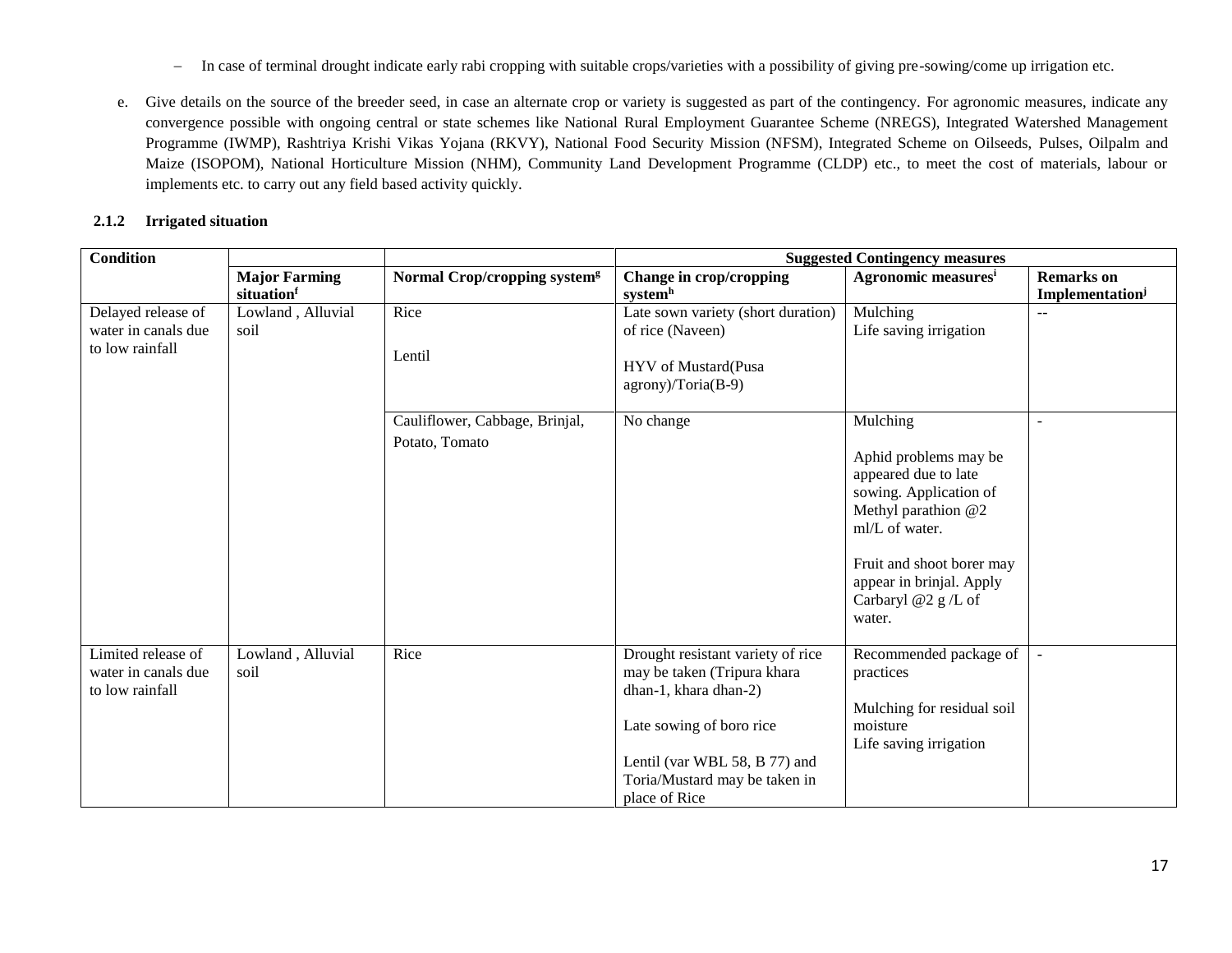| Condition |                      |                                          |                                    | <b>Suggested Contingency measures</b> |                             |
|-----------|----------------------|------------------------------------------|------------------------------------|---------------------------------------|-----------------------------|
|           | <b>Major Farming</b> | Normal Crop/cropping system <sup>g</sup> | Change in crop/cropping            | Agronomic measures                    | <b>Remarks</b> on           |
|           | situation            |                                          | system"                            |                                       | Implementation <sup>J</sup> |
|           |                      | Cole crops, potato, tomato               | Cowpea, Brinjal, Chilli, green pea | $- -$                                 | $- -$                       |
|           |                      |                                          | may be taken                       |                                       |                             |
|           |                      |                                          |                                    |                                       |                             |

| <b>Condition</b>     |                      |                                          |                                               | <b>Suggested Contingency measures</b> |                    |
|----------------------|----------------------|------------------------------------------|-----------------------------------------------|---------------------------------------|--------------------|
|                      | <b>Major Farming</b> | Normal Crop/cropping system <sup>g</sup> | Change in crop/cropping                       | Agronomic measures <sup>i</sup>       | <b>Remarks</b> on  |
|                      | situationf           |                                          | systemh                                       |                                       | Implementationi    |
| Non release of water | Lowland, Alluvial    | RIce                                     | Mustard/Toria                                 | Nitrogen application in               | Can be implemented |
| in canals under      | soil                 |                                          | Lentil                                        | split doses                           | under NICRA        |
| delayed onset of     |                      |                                          |                                               |                                       | project            |
| monsoon in           |                      |                                          |                                               | Timely Inter culture                  |                    |
| catchment            |                      |                                          |                                               |                                       |                    |
|                      |                      |                                          |                                               | Mulching for moisture                 |                    |
|                      |                      |                                          |                                               | conservation                          |                    |
|                      |                      |                                          |                                               | Life saving irrigation                |                    |
| Lack of inflows into | Lowland, Alluvial    | RIce                                     | Mustard/Toria                                 | Nitrogen application in               | $\sim$             |
| tanks due to         | soil                 |                                          | Lentil                                        | split doses                           |                    |
| insufficient/delayed |                      |                                          |                                               |                                       |                    |
| onset of monsoon     |                      |                                          |                                               | Timely Inter culture                  |                    |
|                      |                      |                                          |                                               |                                       |                    |
|                      |                      |                                          |                                               | Mulching for moisture                 |                    |
|                      |                      |                                          |                                               | conservation                          |                    |
|                      |                      | Cole crops, potato, tomato               | Cowpea, Brinjal, Chilli, Green                | Nitrogen application in               | $\blacksquare$     |
|                      |                      |                                          | pea may be taken                              | split doses                           |                    |
|                      |                      |                                          |                                               |                                       |                    |
|                      |                      |                                          |                                               | Timely Interculture                   |                    |
|                      |                      |                                          |                                               | Mulching for moisture                 |                    |
|                      |                      |                                          |                                               | conservation                          |                    |
| Insufficient         | Lowland, Alluvial    | RIce                                     | Mustard/Toria                                 | Mulching                              |                    |
| groundwater          | soil                 |                                          | Lentil                                        | Life saving irrigation                |                    |
| recharge due to low  |                      |                                          |                                               |                                       |                    |
| rainfall             |                      |                                          |                                               |                                       |                    |
| Any other condition  | $\overline{a}$       | $\sim$ $\sim$                            | $\mathord{\hspace{1pt}\text{--}\hspace{1pt}}$ | $\overline{\phantom{m}}$              | $\sim$             |
| (specify)            |                      |                                          |                                               |                                       |                    |
|                      |                      |                                          |                                               |                                       |                    |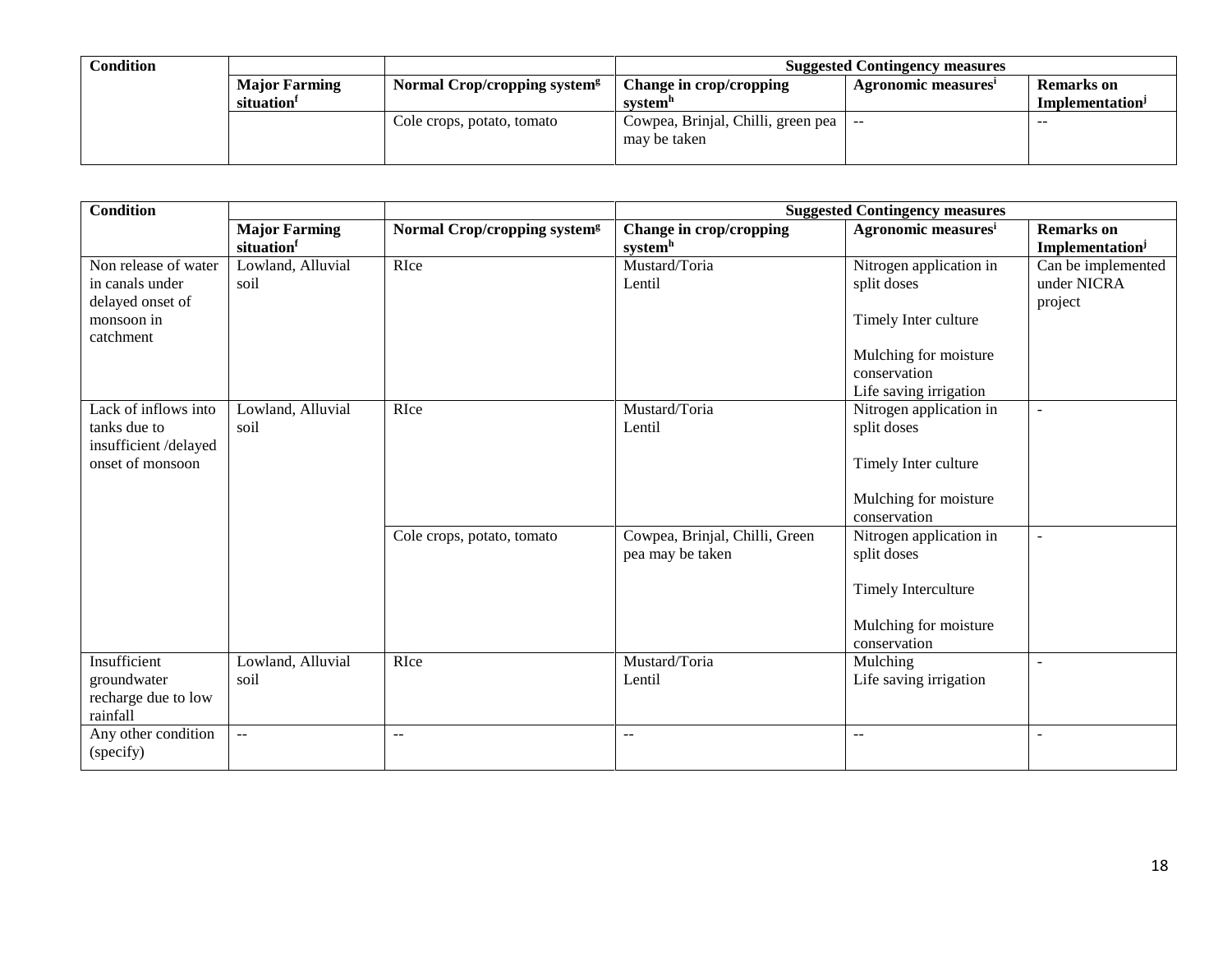#### **Notes:**

<sup>f</sup>Describe such as uplands, medium and low lands and source of irrigation such as tank fed medium or deep black/alluvial/red soils, tube well irrigated alluvial soils, canal irrigated red soils, well irrigated black soils etc.,

 $\epsilon$ The normal crop or cropping systems grown in a given irrigated situation

<sup>h</sup> Suggested change in the crop, variety or cropping system in view of delay in release of irrigation water, less water availability etc.,

<sup>I</sup> All agronomic measures like improved methods of irrigation (skip row etc.), micro irrigation (drip/sprinkler/sub-surface), deficit irrigation, limited area irrigation, mulching etc, that improve water use efficiency and make best use of limited water including methods of ground water recharge and sharing.

<sup>j</sup> Comments on source of availability of seed of the alternate crop or variety, any constraints in marketing of alternative crop implications for livestock and dairy sectors and details of state or central schemes like National Rural Employment Guarantee Scheme (NREGS), Rashtriya Krishi Vikas Yojana (RKVY), National Food Security Mission (NFSM), Integrated Scheme on Oilseeds, Pulses, Oilpalm and Maize (ISOPOM), National Horticulture Mission (NHM) etc., which facilitate implementation of the agronomic measures suggested.

**2.2 Unusual rains (untimely, unseasonal etc)** (for both rainfed and irrigated situations)

| <b>Condition</b>                                                        | <b>Suggested contingency measure</b>        |                                                                                                                         |                                                                 |                                                             |
|-------------------------------------------------------------------------|---------------------------------------------|-------------------------------------------------------------------------------------------------------------------------|-----------------------------------------------------------------|-------------------------------------------------------------|
| Continuous high rainfall in a short span<br>leading to water logging    | Vegetative stage <sup>k</sup>               | <b>Flowering stagel</b>                                                                                                 | Crop maturity stage $m$                                         | Post harvest <sup>n</sup>                                   |
| Crop1 Rice                                                              | Drainage of excess water                    | Application of nutrient<br>solution to prevent flower<br>drop.                                                          | Harvesting at Physiological<br>Maturity.                        | Proper Sun Drying,<br>Keep away from<br>Storage Pest.       |
| Crop 2 Maize, Groundnut                                                 | Drainage of stagnating water                | Drainage channels                                                                                                       | Harvesting immediately at<br>physiological maturity             | Storing the produce at<br>dry place                         |
| Crop3 Sesamum, Mustard/Rapeseed                                         | Drainage of stagnating water                | Drainage channels                                                                                                       | Harvesting immediately at<br>physiological maturity             | Storing the produce at<br>dry place                         |
| Crop4 Blackgram, Green gram                                             | Drainage of stagnating water                | Drainage channels                                                                                                       | Harvesting immediately at<br>physiological maturity             | Storing the produce at<br>dry place                         |
| Horticulture                                                            |                                             |                                                                                                                         |                                                                 |                                                             |
| Crop1 (specify)<br>Chilli, Potato, Cowpea, Okra, Brinjal,<br>Cole Crops | Drainage                                    | Drainage, Application of<br>hormones, nutrient, sprays to<br>prevent flower drop                                        | Drainage<br>Harvesting of the produce<br>before the rain occurs | Shifting of the<br>produce to drier place,<br>Cold storage. |
| Crop2<br>Papaya, Citrus, Jack fruit, Mango, Banana                      | Avoid waterlogging at the Collar<br>portion | Avoid water logging at the<br>Collar portion<br>Application of hormones,<br>nutrient, sprays to prevent<br>flower drop. | Avoid water logging at the<br>Collar portion                    | - Store the produce in<br>a dry place                       |
| Heavy rainfall with high speed winds in a<br>short span <sup>2</sup>    |                                             |                                                                                                                         |                                                                 |                                                             |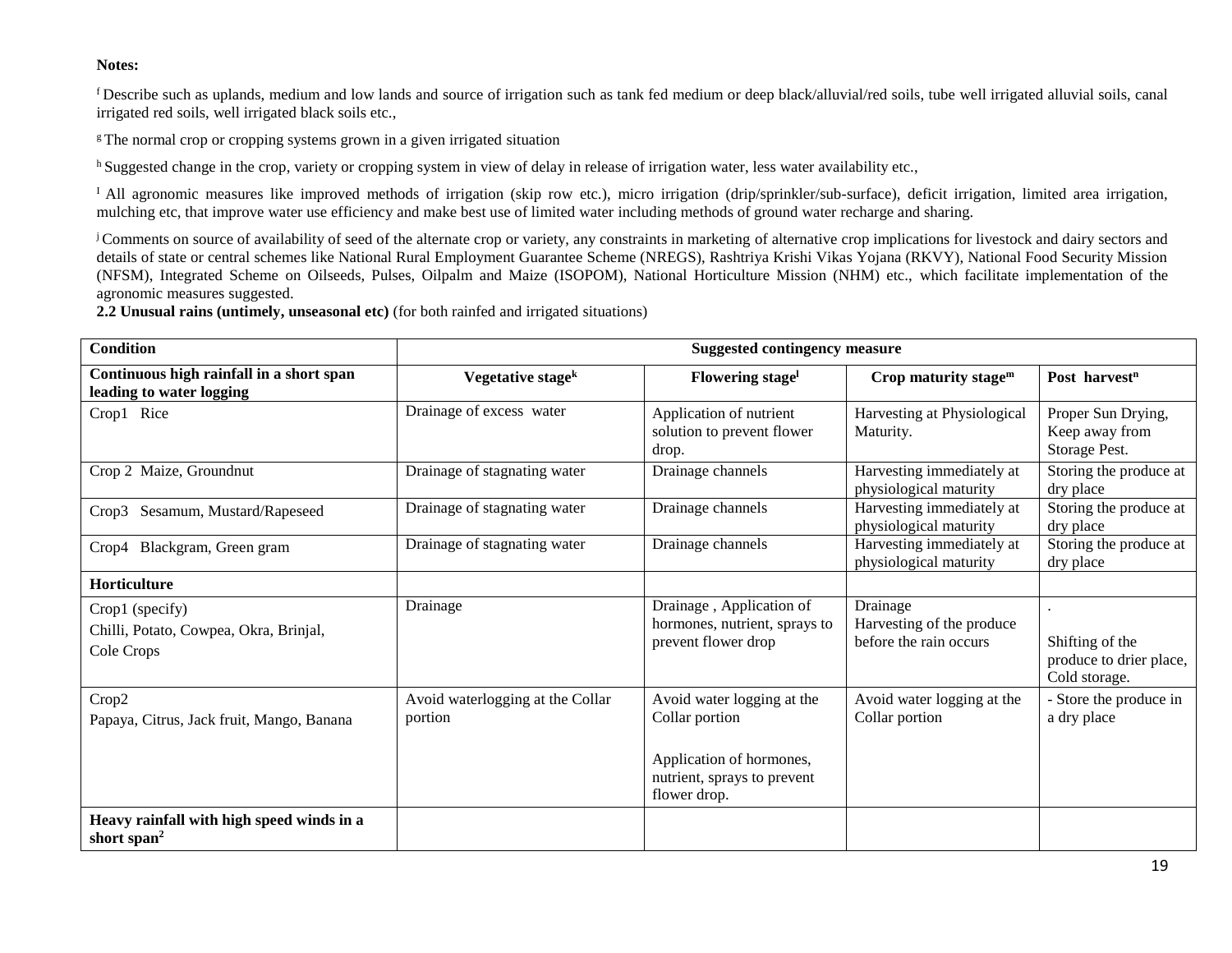| Crop1             | Rice, Maize, Groundnut,<br>Sesamum                                  | Drainage of excess water                                                                                                                                                                                                      | Application of nutrient<br>solution to prevent flower<br>drop.                                                                                                       | Harvesting at Physiological<br>Maturity.                                        | Proper Sun Dry<br><b>Before Storing</b>                                                          |
|-------------------|---------------------------------------------------------------------|-------------------------------------------------------------------------------------------------------------------------------------------------------------------------------------------------------------------------------|----------------------------------------------------------------------------------------------------------------------------------------------------------------------|---------------------------------------------------------------------------------|--------------------------------------------------------------------------------------------------|
| Horticulture      |                                                                     |                                                                                                                                                                                                                               |                                                                                                                                                                      |                                                                                 |                                                                                                  |
|                   | Crop1 Tomato, Chilli, Potato, Cowpea,<br>Okra, Brinjal, Cole Crops. | Making of trenches/furrows in<br>between ridges to facilitate drainage<br>of excess water, propping.                                                                                                                          | Installation of wind breaks                                                                                                                                          | Installation of wind breaks                                                     | Shifting of the<br>produce to drier place,<br>Cold storage.                                      |
|                   | Crop2 Banana, Citrus, Jack Fruit, Mango                             | Avoid waterlogging at the Collar<br>portion                                                                                                                                                                                   | Installation of wind breaks,<br>Propping                                                                                                                             | Installation of wind breaks,<br>propping                                        | Shifting of the<br>produce to drier place,<br>Cold storage.                                      |
|                   | Outbreak of pests and diseases due to<br>unseasonal rains           |                                                                                                                                                                                                                               |                                                                                                                                                                      |                                                                                 |                                                                                                  |
| Crop <sup>1</sup> | Rice                                                                | Field sanitation to prevent disease<br>(Rice Blast) or Spray tricyclazole<br>against blast, Rice hispa damage.<br>Proper application of Chlorpyriphos<br>1 ml / litre water for leaf folder.<br>Monocrotophos for stem borer, | Spray tricyclazole against<br>blast and Chloropyriphos<br>(2ml/lit of water) against<br>stem borer.<br>Cypermethrin against<br>Swarming caterpillar & leaf<br>folder | Keep the produce in air<br>tight container to avoid the<br>storage pest damage. | $\rightarrow$                                                                                    |
| Crop <sup>2</sup> | Groundnut, Mustard / Rapeseed                                       | Proper drainage to prevent Damping<br>off diseases                                                                                                                                                                            | --                                                                                                                                                                   | --                                                                              | $\mathord{\hspace{1pt}\text{--}\hspace{1pt}}$                                                    |
| Crop <sup>3</sup> | Sesamum                                                             | Removal of infested tips to manage<br>leaf webber                                                                                                                                                                             | Spraying of systemic<br>insecticide against borers                                                                                                                   | Spray of Ekalux against<br>capsule borer                                        | Store in dry and clean<br>room.<br>Disinfect gunny bags<br>/ storage structure<br>with malathion |
| Crop <sup>4</sup> | Maize                                                               | Apply Phorate 10G in the whorls<br>Spray Dimethoate against maize<br>stem borer                                                                                                                                               | Spray Methyl dematon<br>against aphid                                                                                                                                | $-$                                                                             | Store in clean godown<br>after disinfection of<br>gunny bags chemicals                           |
| Crop <sup>5</sup> | Vegetables                                                          | Use Mancozeb or Carbendazim @<br>2g/litre of water to prevent seedling<br>rot diseases of any fungicides as<br>precautionary measures.                                                                                        |                                                                                                                                                                      | $-$                                                                             | Keep the produce in<br>air tight container to<br>against any pest<br>damage.                     |
| Horticulture      |                                                                     |                                                                                                                                                                                                                               |                                                                                                                                                                      |                                                                                 |                                                                                                  |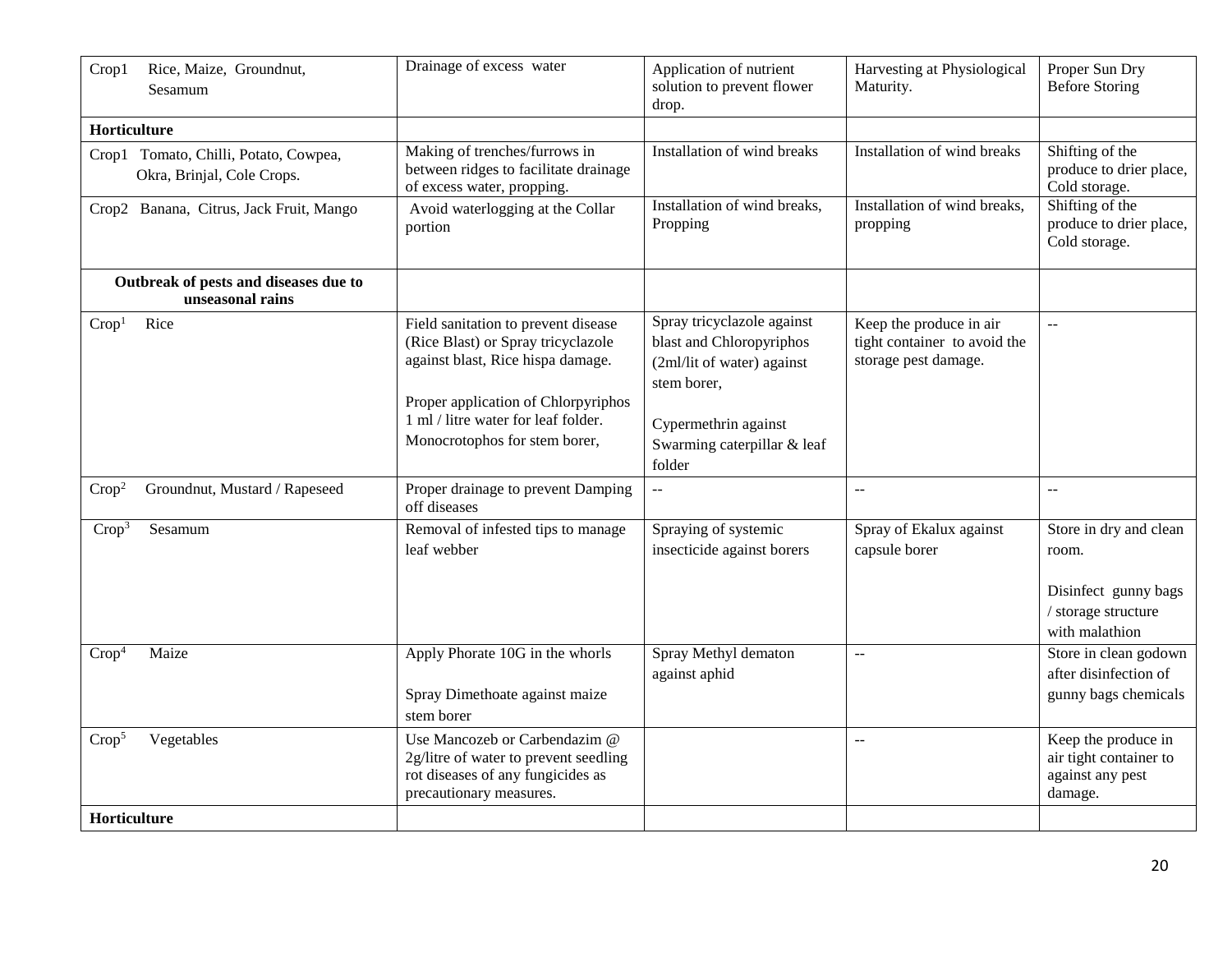| $C_{\text{ropl}}$ | Potato | Spray Mencozeb or cymocxelin @ 2<br>gm / litre of water as precautionary<br>measure against Late Blight. | Drainage out excess water to<br>prevent wilting diseases. | $- -$ | Store seed in clean<br>and dryl condition<br>with Fungicidal<br>Treatment. |
|-------------------|--------|----------------------------------------------------------------------------------------------------------|-----------------------------------------------------------|-------|----------------------------------------------------------------------------|
|-------------------|--------|----------------------------------------------------------------------------------------------------------|-----------------------------------------------------------|-------|----------------------------------------------------------------------------|

k Such as drainage in black soils, indicate taking up need based inter-culture operations, outbreak of pests/diseases along with their management etc.

<sup>1</sup> Such as drainage in black soils, application of hormones/nutrient sprays to prevent flower drop or promote quick flowering/fruiting and indicate possibility of pest/disease outbreak with need based prophylactic / curative management etc.

m Such as drainage in black soils, measures for preventing seed germination etc and Indicate possibility of harvesting at physiological maturity immediately and shifting produce to safer place and protection against pest/disease damage in storage etc.

<sup>n</sup> Such as shifting of produce to safer place for drying and maintaining the quality of grain/fodder and protection against pest/disease damage in storage etc

#### **2.3 Floods**

| <b>Condition</b>                                              | Suggested contingency measure <sup>o</sup>                                                           |                                                                                                                                     |                                                                                     |                                                                                              |  |  |  |
|---------------------------------------------------------------|------------------------------------------------------------------------------------------------------|-------------------------------------------------------------------------------------------------------------------------------------|-------------------------------------------------------------------------------------|----------------------------------------------------------------------------------------------|--|--|--|
| Transient water logging/ partial<br>inundation <sup>1</sup>   | Seedling / nursery stage                                                                             | <b>Vegetative stage</b>                                                                                                             | <b>Reproductive stage</b>                                                           | At harvest                                                                                   |  |  |  |
| Rice, Maize, Blackgram<br>Crop1                               | Drain out excess water,<br>Gap filling and<br>drenching with<br>fungicide to prevent<br>seedling rot | Drain out excess water,<br>Weeding and top dressing                                                                                 | Drain out excess water                                                              | Drain out excess water,<br>Harvesting and drying of<br>The product                           |  |  |  |
| Horticulture                                                  |                                                                                                      |                                                                                                                                     |                                                                                     |                                                                                              |  |  |  |
| Tomato, Chilli, Cowpea,<br>Crop1<br>Okra, Brinjal, Cole Crops | Cleaning of channels in between<br>the raised nursery bed.                                           | Drain out excess water                                                                                                              | Drain out excess water                                                              | Drain out excess water                                                                       |  |  |  |
| Crop2 Citrus, Jackfruit, mango.                               | Provision for proper drainage                                                                        | Drain out excess water                                                                                                              | Drain out excess water                                                              | Drain out excess water                                                                       |  |  |  |
| <b>Continuous submergence</b>                                 |                                                                                                      |                                                                                                                                     |                                                                                     |                                                                                              |  |  |  |
| for more than 2 days <sup>2</sup>                             |                                                                                                      |                                                                                                                                     |                                                                                     |                                                                                              |  |  |  |
| Crop1 Rice                                                    | Drain out excess water                                                                               | Drain out excess water,<br>Weeding and top dressing<br>application of 40 kg urea and 40<br>kg MOP/ha after drain of excess<br>water | Drain out excess water;<br>Tying up of lodged plants                                | Drain out excess water,<br>Tying up of lodged plants<br>drying of earheads and<br>Harvesting |  |  |  |
| Crop 2 Blackgram, Maize                                       | Drain out excess water.<br>Gap filling                                                               | Drain out excess water.<br>Weeding and top dressing                                                                                 | Drain out excess water.<br>Earthing up of maize plant;<br>Tying up of lodged plants | Drain out excess water,<br>Harvesting and drying of<br>Cobs/plants                           |  |  |  |
| Horticulture                                                  |                                                                                                      |                                                                                                                                     |                                                                                     |                                                                                              |  |  |  |
| Crop1                                                         | Crop cannot survive. New                                                                             |                                                                                                                                     |                                                                                     |                                                                                              |  |  |  |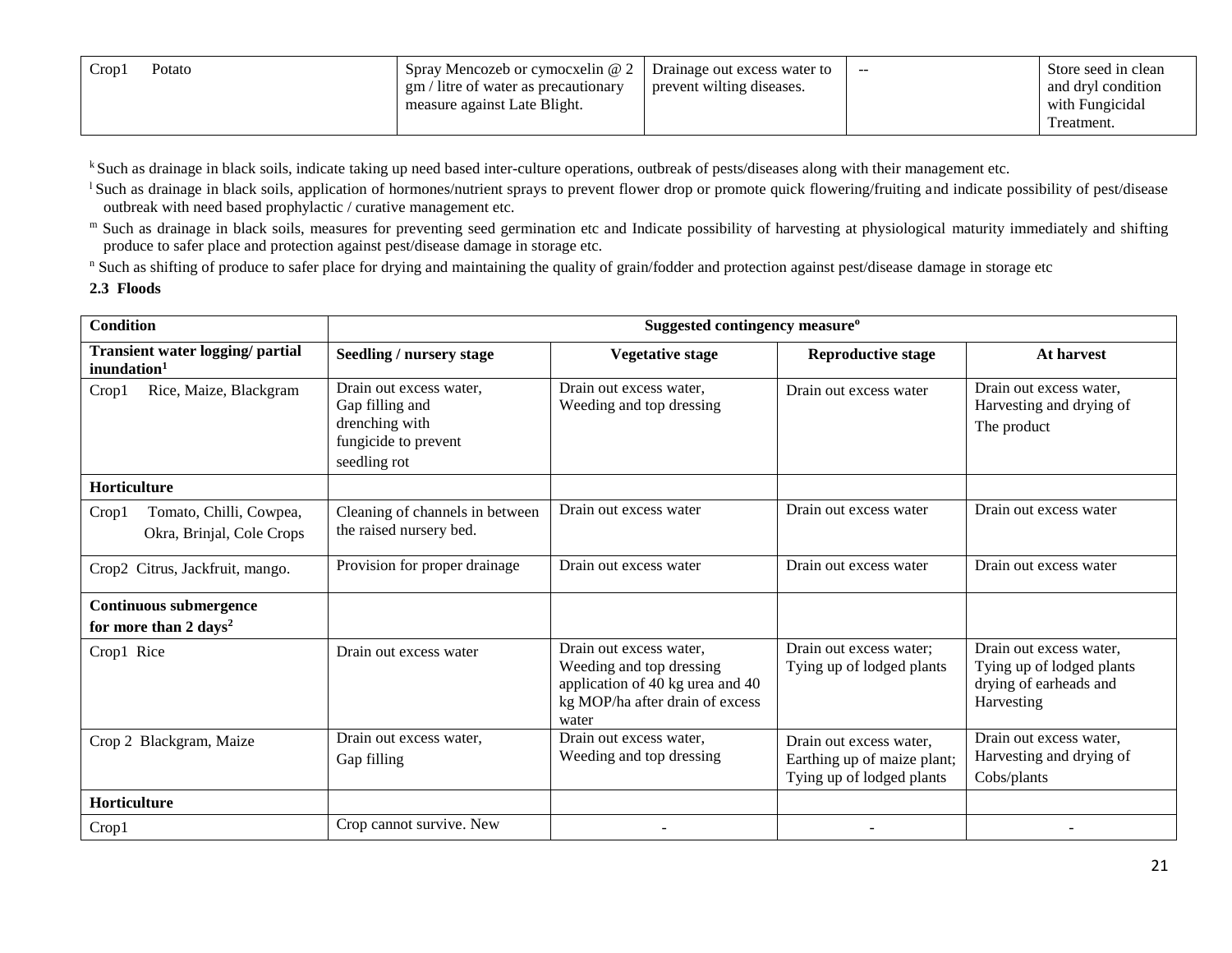| Tomato, Chilli, Cowpea, Okra,    | seedling should be transplanted. |  |  |
|----------------------------------|----------------------------------|--|--|
| Brinjal, Cole Crops.             |                                  |  |  |
| Sea water intrusion <sup>3</sup> |                                  |  |  |
| Crop1 Not Applicable             |                                  |  |  |

**Notes:** 

<sup>1</sup> Water logging due to heavy rainfall, poor drainage in vertisols, flash floods in streams and rivers due to high rainfall, breach of embankments

 $<sup>2</sup>$  If the water remains in the field due to continuous rains, poor infiltration and push back effect</sup>

<sup>3</sup> Entry of sea water into cultivated fields in coastal districts due to tidal wave during cyclones or tsunami

<sup>o</sup> Crop/field management depends on nature of material (sand or silt) deposited during floods. In sand deposited crop fields/ fallows indicate ameliorative measures such as early removal of sand for facilitating *rabi* crop or next kharif. In silt deposited indo-gangetic plains, indicate early *rabi* crop plan in current cropped areas and current fallow lands. Indicate drainage of stagnating water and strengthening of field bunds etc. In diara land areas indicate crop plans for receding situations. Usually rice cropped areas are flood prone causing loss of nurseries, delayed transplanting or damage to the already transplanted fields etc. Indicate community nursery raising, scheduling bushenings, re-transplanting in damaged fields and transplanting new areas or direct seeding including seed availability so that the season is not lost. Indicate steps for preventing premature germination of submerged crop at maturity or harvested produce.

#### **2.4 Extreme events: Heat wave / Cold wave/Frost/ Hailstorm /Cyclone**

| <b>Extreme event type</b>     | Suggested contingency measure <sup>r</sup>                                                                                                                                                |                                                                                                                                                                                              |                                                                                                                                                                                           |                                                          |  |
|-------------------------------|-------------------------------------------------------------------------------------------------------------------------------------------------------------------------------------------|----------------------------------------------------------------------------------------------------------------------------------------------------------------------------------------------|-------------------------------------------------------------------------------------------------------------------------------------------------------------------------------------------|----------------------------------------------------------|--|
|                               | Seedling / nursery stage                                                                                                                                                                  | <b>Vegetative stage</b>                                                                                                                                                                      | <b>Reproductive stage</b>                                                                                                                                                                 | At harvest                                               |  |
| <b>Heat Wave</b> <sup>p</sup> |                                                                                                                                                                                           |                                                                                                                                                                                              |                                                                                                                                                                                           |                                                          |  |
| Crop1                         |                                                                                                                                                                                           |                                                                                                                                                                                              |                                                                                                                                                                                           |                                                          |  |
| Horticulture                  |                                                                                                                                                                                           |                                                                                                                                                                                              |                                                                                                                                                                                           |                                                          |  |
| Crop1 Vegetables              | Life Saving Irrigation should be<br>given to vegetables crops and young<br>plantations, and ridge and furrow<br>method of planting with bed ridges<br>at $15 - 20$ m length is suggested. | Life Saving Irrigation should be<br>given to vegetables crops and<br>young plantations, and ridge and<br>furrow method of planting with<br>bed ridges at $15 - 20$ m length is<br>suggested. | Life Saving Irrigation should be<br>given to vegetables crops and young<br>plantations, and ridge and furrow<br>method of planting with bed ridges<br>at $15 - 20$ m length is suggested. |                                                          |  |
| Fruits<br>Crop2               | Bean and Cowpea should be grown<br>in the interspaces of Orchard.                                                                                                                         | Irrigate, provide shade, white<br>wash on tree trunks                                                                                                                                        | Apply growth hormones to prevent<br>fruit drop, maintain water balance to<br>avoid fruit cracking                                                                                         | Harvest at morning<br>hours, pre cooling is<br>important |  |
| Cold wave <sup>q</sup>        |                                                                                                                                                                                           |                                                                                                                                                                                              |                                                                                                                                                                                           |                                                          |  |
| Crop1                         | Delayed raising of Rice nursery                                                                                                                                                           | 10-12 days old seedling to be                                                                                                                                                                | Urea application at panicle stage                                                                                                                                                         |                                                          |  |
| Rice                          |                                                                                                                                                                                           | transplanted                                                                                                                                                                                 | delayed                                                                                                                                                                                   |                                                          |  |
| Crop 2 Groundnut, Arhar       |                                                                                                                                                                                           | Mulching to avoid intercultural                                                                                                                                                              | Life saving irrigation                                                                                                                                                                    |                                                          |  |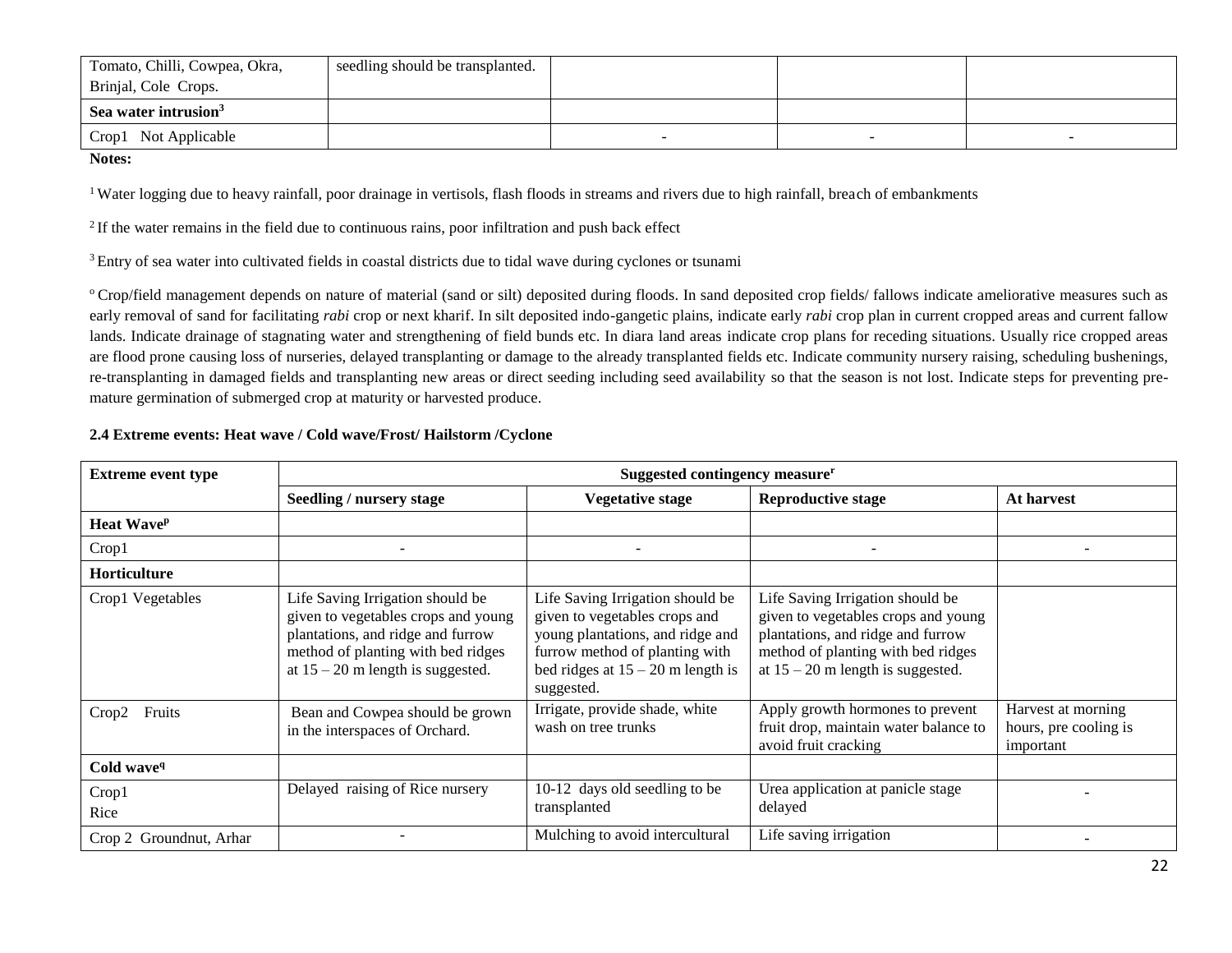|                    |                                                                     | operations(Paddy straw)                         |                                                                    |                |
|--------------------|---------------------------------------------------------------------|-------------------------------------------------|--------------------------------------------------------------------|----------------|
| Horticulture       |                                                                     |                                                 |                                                                    |                |
| Crop1 Vegetables.  | Provision for providing shade net<br>and Thatch Roofing Protection. |                                                 |                                                                    |                |
| Crop2 Fruit.       | Frequent irrigation for young<br>nursery                            |                                                 |                                                                    |                |
| Frost              |                                                                     |                                                 |                                                                    |                |
| Crop1              | $\sim$                                                              | $\sim$                                          |                                                                    |                |
| Horticulture       |                                                                     |                                                 |                                                                    |                |
| Crop1 Vegetables   | Provide shade                                                       | Irrigate regularly                              | Irrigate regularly                                                 | $\blacksquare$ |
| Fruit<br>Crop2     | Provide shade                                                       | Provide wind break, irrigate<br>regularly       | Small trees cover with grasses,<br>irrigate regularly              |                |
| Crop3              | Provision for construction of<br>greenhouse and shade net house     |                                                 |                                                                    |                |
| <b>Hailstorm</b>   |                                                                     |                                                 |                                                                    |                |
| Crop1              | delayed raising of Rice nursery                                     | 8-10 days old seedling is to be<br>transplanted | Recommended urea application at<br>panicle stage should be delayed |                |
| Crop 2             | Groundnut                                                           | Mulching (Paddy straw)                          | Life saving irrigation                                             |                |
| Horticulture       |                                                                     |                                                 |                                                                    |                |
| Vegetable<br>Crop1 | Provide shade                                                       | Provide shade                                   | Provide shade                                                      |                |
| Crop2              |                                                                     |                                                 |                                                                    |                |
| Cyclone            |                                                                     |                                                 |                                                                    |                |
| Crop1              | ٠                                                                   | $\sim$                                          |                                                                    |                |
| Horticulture       |                                                                     |                                                 |                                                                    |                |
| Crop1              | Growing of wind break trees                                         | $\blacksquare$                                  | $\overline{\phantom{a}}$                                           | $\sim$         |
| Crop2              | Provision for providing Net.                                        | $\blacksquare$                                  |                                                                    |                |

 $P$  In regions where the normal maximum temperature is more than 40<sup>0</sup>C, if the day temperature exceeds  $3^0$ Cabove normal for 5 days it is defined as heat wave. Similarly, in regions where the normal temperature is less than 40<sup>0</sup>C, if the day temperature remains  $5^{\circ}$ C above normal for 5 days, it is defined as heat wave.

 $q$  In regions where normal minimum temperature remains 10<sup>o</sup>C or above, if the minimum temperature remains 5<sup>o</sup>C lower than normal continuously for 3 days or more it is considered as cold wave. Similarly in regions with normal minimum temperature is less than  $10^{0}$ C, if the minimum temperature remains  $3^{0}$ C lower than normal it is considered as cold wave

r Indicate appropriate crop/soil management measures depending upon the crop and its stage for alleviating the specified stress.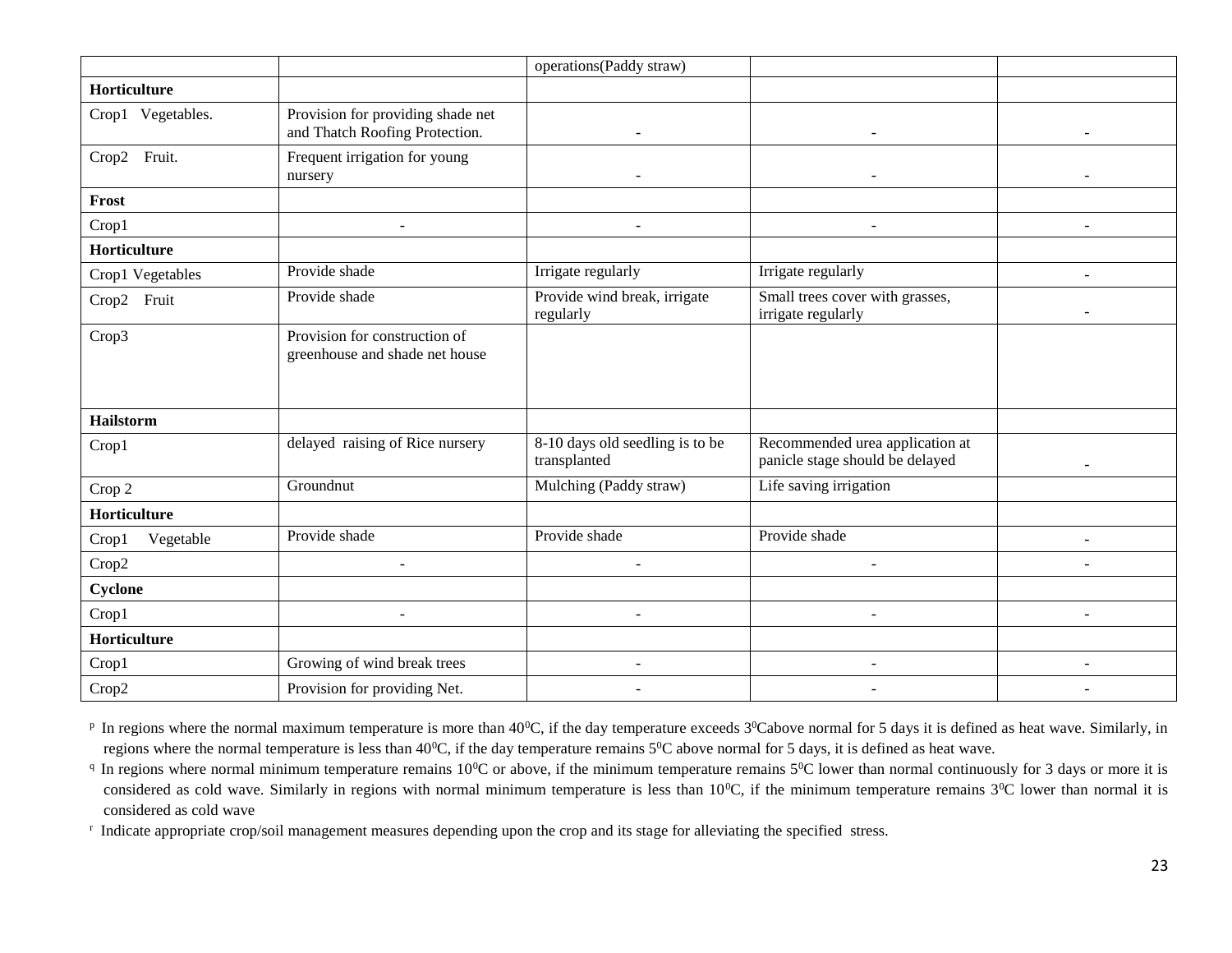## **2.5.1 Contingent strategies for Livestock, Poultry & Fisheries**

#### **2.5.2 Livestock**

| <b>Drought</b>                   | <b>Suggested contingency measures</b>                                                                                                                                              |                                                                                                                                        |                                                                                                                                     |  |
|----------------------------------|------------------------------------------------------------------------------------------------------------------------------------------------------------------------------------|----------------------------------------------------------------------------------------------------------------------------------------|-------------------------------------------------------------------------------------------------------------------------------------|--|
|                                  | Before the event <sup>s</sup>                                                                                                                                                      | During the event                                                                                                                       | After the event                                                                                                                     |  |
| Feed and fodder<br>availability  | a. Storage of feed ingredient namely Maize, wheat<br>bran, rice polish, moc etc.<br>b. Storage of Rice straw silage making.<br>c. Cultivation of perennial grass, fodder trees etc | a. Stall feeding (restricted)<br>b. Utilization of agricultural by-product, house hold<br>wastage, kitchen wastage, hotel wastage(pig) | a. Rainfed fodder cultivation<br>of both seasonal and<br>perennial type<br>b. Utilization of fodder tree<br>leaves                  |  |
| Drinking water                   | a. Provision created for shallow tube well, Mini deep<br>tube well.<br>b. Community water tank                                                                                     | a. Utilization of shallow Tubewell, Ring well<br>b. Community water tank<br>c. Minimum use of water                                    | Community tank                                                                                                                      |  |
| Health and disease<br>management | Vaccination against viral and bacterial disease<br>b. Anti stress management                                                                                                       | a. Heat stress management as and when required.<br>b. Showering facilities<br>c. Wallowing (Bufalloo)<br>d. Restricted movement        | a. Health tonic, Vitamin<br>b. Management for any<br>disease<br>management break                                                    |  |
| <b>Floods</b>                    |                                                                                                                                                                                    |                                                                                                                                        |                                                                                                                                     |  |
| Feed and fodder<br>availability  | a. Storage of feed ingredient (wheat bran, Rice polish)<br>b. Straw, processed fodder above the water level of<br>last major flood.                                                | a. Community shelter<br>b. Restricted stall feeding<br>c. Fodder tree leaves.                                                          | a. Cultivation of seasonal and<br>perennial fodder crop<br>b. Utilization of fodder tree<br>leaves                                  |  |
| Drinking water                   | a. Overhead storage water tank                                                                                                                                                     | Utilization of chemical treated (Chlorinated) water<br>Boiled water                                                                    | Community tank                                                                                                                      |  |
| Health and disease<br>management | a. Vaccination against FMD, HS, BQ<br>b. De-worming                                                                                                                                | a. Community rescue centre<br>b.Quarantine/Isolation facility<br>c.Vaccination/Treatment                                               | a. Post flood disease<br>management<br>(Vaccination/Treatment/<br>Isolation)<br>b. Quarantine/ Isolation of<br>any suspected animal |  |
| Cyclone                          |                                                                                                                                                                                    |                                                                                                                                        |                                                                                                                                     |  |
| Feed and fodder                  | a. Storage of feed ingredient (wheat bran, Rice polish)                                                                                                                            | $-$                                                                                                                                    |                                                                                                                                     |  |
| availability                     | b. Storage of fodder crop in the form of silage etc                                                                                                                                |                                                                                                                                        |                                                                                                                                     |  |
| Drinking water                   | a. Ground water facility creation--                                                                                                                                                | $\overline{a}$                                                                                                                         |                                                                                                                                     |  |
| Health and disease<br>management | a. Vaccination against FMD, HS, BQ<br>b. De-worming                                                                                                                                | a. Community rescue centre<br>b. Quarantine/ Isolation facility<br>c. Vaccination/Treatment                                            | a. Post flood disease<br>management<br>(Vaccination/Treatment/<br>Isolation)<br>b. Quarantine/Isolation of<br>any                   |  |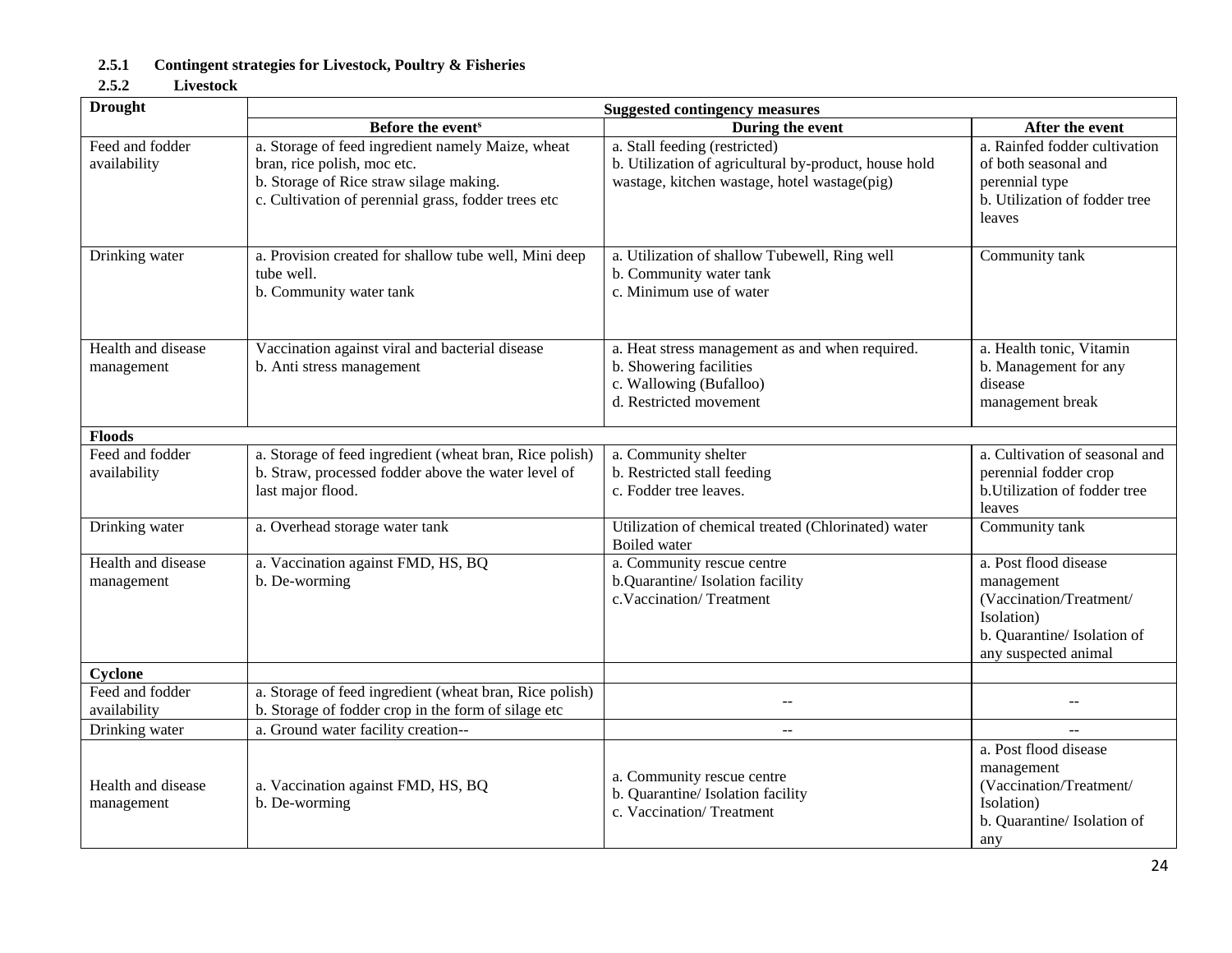|                           |                                    |                                                   | suspected animal            |
|---------------------------|------------------------------------|---------------------------------------------------|-----------------------------|
| <b>Heat wave and cold</b> |                                    |                                                   |                             |
| wave                      |                                    |                                                   |                             |
| Shelter/environment       | Provision for community shelter    | a. Community shelter facility                     | --                          |
| management                |                                    | b. Covering sheds/animals during cold wave        |                             |
|                           |                                    | c. Roof reflector for sun light during heat wave. |                             |
| Health and disease        | Vaccination against common disease | a. Anti stress medicated                          | Culling of affected animals |
| management                |                                    | b. Restricted movement                            |                             |
|                           |                                    | c. Stall feeding and watering                     |                             |
|                           |                                    |                                                   |                             |

<sup>s</sup> based on forewarning wherever available

## **2.5.2 Poultry**

|                               | <b>Suggested contingency measures</b>                             |                                                                                                                     |                                                                                                                 | <b>Convergence/linkages with</b><br>ongoing programs, if any |
|-------------------------------|-------------------------------------------------------------------|---------------------------------------------------------------------------------------------------------------------|-----------------------------------------------------------------------------------------------------------------|--------------------------------------------------------------|
|                               | Before the event <sup>a</sup>                                     | During the event                                                                                                    | After the event                                                                                                 |                                                              |
|                               |                                                                   |                                                                                                                     |                                                                                                                 |                                                              |
| <b>Drought</b>                |                                                                   |                                                                                                                     |                                                                                                                 |                                                              |
| Shortage of feed ingredients  | Early storage of feed<br>ingredients                              | Restricted feeding,<br>reducing the stock                                                                           | Reducing the stock and<br>restricted feeding                                                                    | N <sub>o</sub>                                               |
| Drinking water                | Storage water tank,<br>Jal kund construction                      | Restricted use of<br>water                                                                                          | Restricted use of water                                                                                         | N <sub>o</sub>                                               |
| Health and disease management | Strategic vaccination of<br>the bird for all possible<br>diseases | Preventive doses of<br>antimicrobial drug,<br>bio-security,<br>electrolyte<br>powder in day to<br>day<br>management | Preventive doses of<br>antimicrobial drug, bio-<br>security, electrolyte<br>powder in day to day<br>management. | N <sub>o</sub>                                               |
| <b>Floods</b>                 |                                                                   |                                                                                                                     |                                                                                                                 |                                                              |
| Shortage of feed ingredients  | Storage of feed<br>ingredients                                    | Reducing the stock                                                                                                  | Reducing the stock and<br>restricted feeding                                                                    | N <sub>o</sub>                                               |
| Drinking water                | Over head water reservoir,<br>Jal kund construction               | Use boiled water                                                                                                    | Use boiled water.                                                                                               | N <sub>o</sub>                                               |
| Health and disease management | Strategic vaccination of<br>the bird for all possible<br>diseases | Preventive doses of<br>antimicrobial drug,<br>biosecurity,<br>electrolyte<br>powder in day to<br>day management     | Preventive doses of<br>antimicrobial<br>drug, biosecurity,<br>electrolyte powder in day<br>to day management    | N <sub>o</sub>                                               |
| Cyclone                       |                                                                   |                                                                                                                     |                                                                                                                 |                                                              |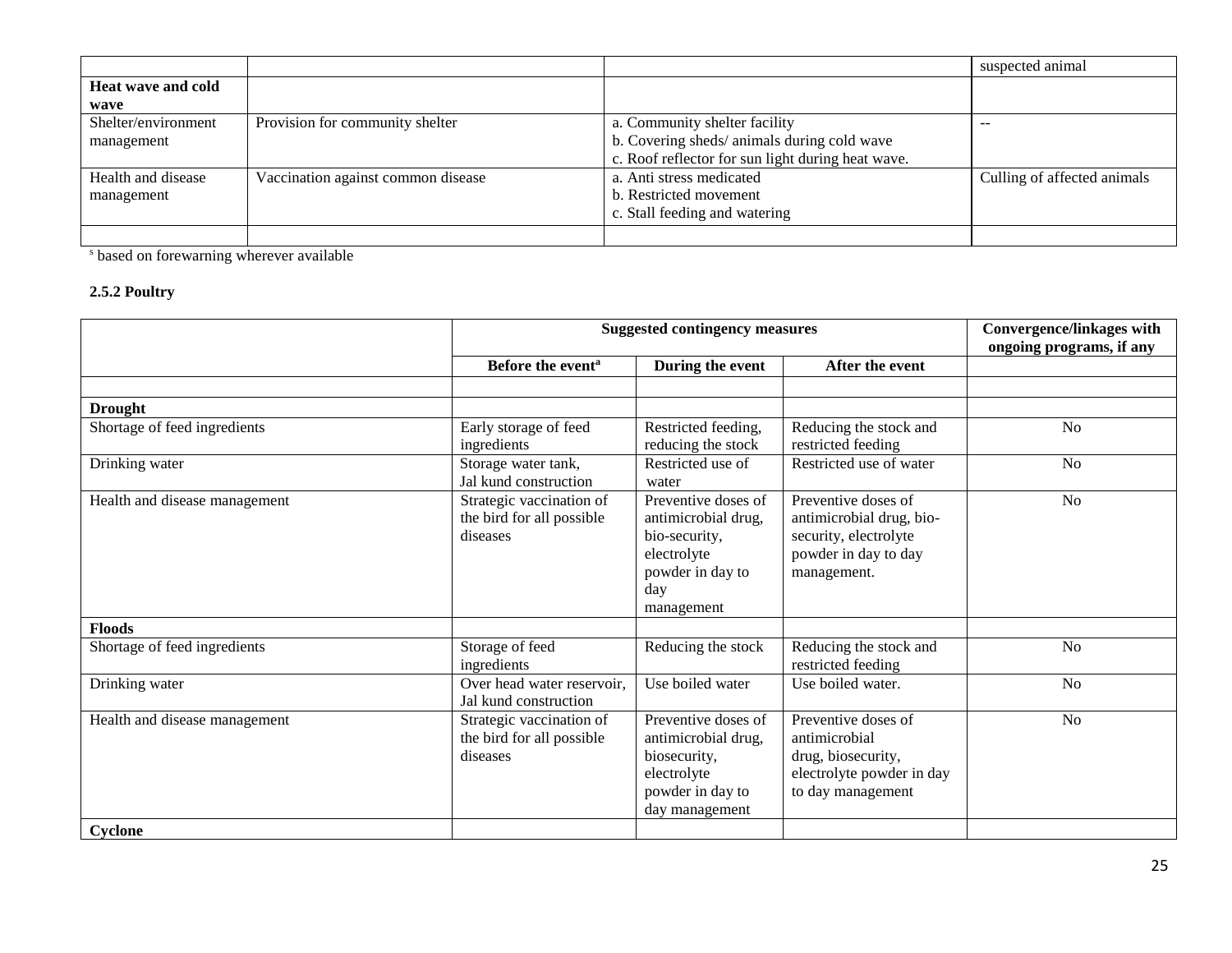|                                | Storage of feed           | Reducing the stock  | Reducing the stock and    |     |
|--------------------------------|---------------------------|---------------------|---------------------------|-----|
| Shortage of feed ingredients   | ingredients               |                     | restricted                |     |
|                                | Ground water facility     | Use boiled water    | Use boiled water          | $-$ |
| Drinking water                 | creation-                 |                     |                           |     |
| Health and disease management  | Strategic vaccination of  | Preventive doses of | Preventive doses of       | $-$ |
|                                | the bird for all possible | antimicrobial drug, | antimicrobial             |     |
|                                | diseases, anti stress     | biosecurity,        | drug, biosecurity,        |     |
|                                | medicine                  | electrolyte         | electrolyte powder in day |     |
|                                |                           | powder in day to    | to day management         |     |
|                                |                           | day                 |                           |     |
|                                |                           | management, anti    |                           |     |
|                                |                           | stress medicine     |                           |     |
| Heat wave and cold wave        |                           |                     |                           |     |
|                                | Arrangement of coverage   | Proper coverage of  |                           |     |
|                                | of the poultry sheds      | the poultry sheds   |                           |     |
| Shelter/environment management |                           |                     |                           |     |
|                                | Strategic vaccination and | Preventive doses of |                           | --  |
|                                | preventive application of | antimicrobial drug, |                           |     |
|                                | anti-microbial drug, anti | bio-security,       |                           |     |
|                                | stress medicine           | electrolyte         |                           |     |
|                                |                           | powder in day to    |                           |     |
|                                |                           | day                 |                           |     |
|                                |                           | management, anti    |                           |     |
| Health and disease management  |                           | stress medicine     |                           |     |

<sup>a</sup> based on forewarning wherever available

### **2.5.3 Fisheries/ Aquaculture**

|                                                                | <b>Suggested contingency measures</b>                                                                                                   |                                                         |                                                                                     |  |
|----------------------------------------------------------------|-----------------------------------------------------------------------------------------------------------------------------------------|---------------------------------------------------------|-------------------------------------------------------------------------------------|--|
|                                                                | Before the event <sup>a</sup>                                                                                                           | During the event                                        | After the event                                                                     |  |
| 1) Drought                                                     |                                                                                                                                         |                                                         |                                                                                     |  |
| A. Capture                                                     |                                                                                                                                         |                                                         |                                                                                     |  |
| Marine                                                         | $-$                                                                                                                                     | $- -$                                                   | $- -$                                                                               |  |
| Inland                                                         |                                                                                                                                         |                                                         |                                                                                     |  |
| (i) Shallow water depth due to insufficient<br>rains/inflow    | Extensive use of pens for grow-out<br>culture of carps in lakes<br>/reservoirs and beels to provide<br>flexibility while doing culture. |                                                         |                                                                                     |  |
| (ii) Changes in water quality                                  |                                                                                                                                         | --                                                      |                                                                                     |  |
| (iii) Any other                                                |                                                                                                                                         |                                                         | $- -$                                                                               |  |
| <b>B.</b> Aquaculture                                          |                                                                                                                                         |                                                         |                                                                                     |  |
| (i) Shallow water in ponds due to<br>insufficient rains/inflow | a. Reduce the stocking density of<br>fishes by harvesting the marketable                                                                | a. Application of feed and FYM<br>should be restricted. | a. After drought one partial harvesting<br>should be done to check the fish health. |  |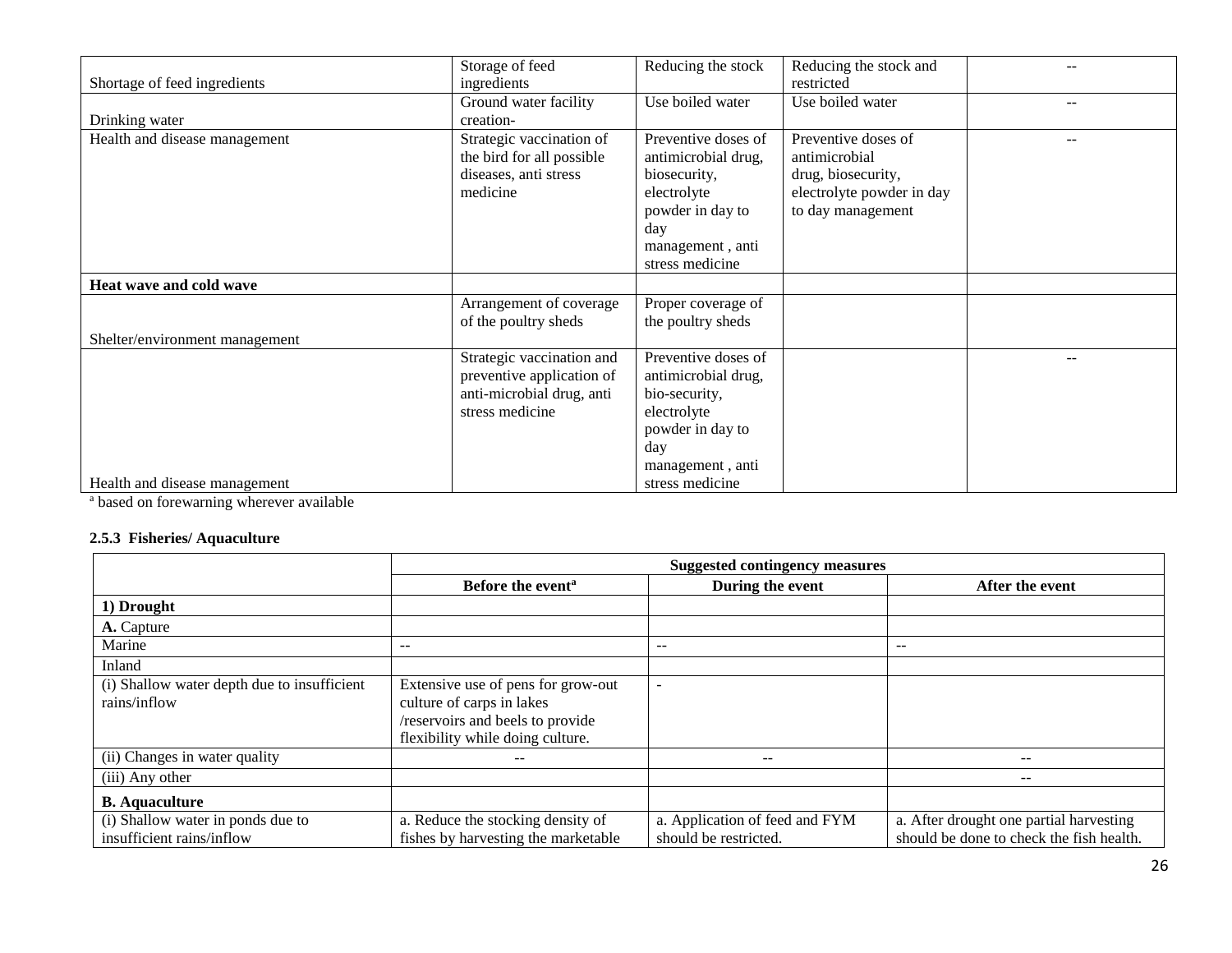|                                              | sized fishes                                  | b. Aeration should be done either               | If any symptom of disease seen,                                                    |
|----------------------------------------------|-----------------------------------------------|-------------------------------------------------|------------------------------------------------------------------------------------|
|                                              | b. At one side of the pond, depth             | manually or mechanically at least               | measures should be taken immediately.                                              |
|                                              | should be made more by digging so             | two times in a day (Morning and                 | b. Lime should be applied at proper dose.                                          |
|                                              | that during drought fishes can take           | evening)                                        | c. Restock the pond with fingerlings if                                            |
|                                              | shelter in this deeper portion of the         | c. Netting over pond surface can be             | available.                                                                         |
|                                              | pond.                                         | made in these areas where attack of             | d. If the water quality and fish health is                                         |
|                                              | c. If possible, provision should be           | predatory birds is dominant.                    | good enough then start feeding.                                                    |
|                                              | made for pumping water into the pond          | d. Frequent netting activities                  |                                                                                    |
|                                              | from other sources or ground water.           | should be restricted.                           |                                                                                    |
|                                              | d. If the water body is very small, air       | e. Lime should be applied at proper             |                                                                                    |
|                                              | breathing fishes like magur culture           | dose.                                           |                                                                                    |
|                                              | should be encouraged rather than IMC          | f. KMnO <sub>4</sub> can also be applied $@$ 2- |                                                                                    |
|                                              | e. If possible provision for mechanical       | 4ppm                                            |                                                                                    |
|                                              | aerator should be made.                       |                                                 |                                                                                    |
| (ii) Impact of salt load build up in ponds / | a. Growth of Azolla pinnata should be         | a. Don't make any disturbances in               | After drought check water quality and                                              |
| change in water quality                      | encouraged to check eutrophication            | the pond from outside like netting,             | fish health.                                                                       |
|                                              | and excessive evaporation.                    | application of feed, FYM etc.                   | b. When fish health and water quality                                              |
|                                              | b.Lime should be applied according            | b. Activities like bathing, washing             | becomes normal start feeding and                                                   |
|                                              | to PH of water.                               | domestic animals should be                      | fertilizing activities                                                             |
|                                              |                                               | stopped. --                                     |                                                                                    |
| (iii) Any other                              |                                               |                                                 |                                                                                    |
| 2) Floods                                    |                                               |                                                 |                                                                                    |
| A. Capture                                   |                                               |                                                 |                                                                                    |
| Marine                                       | $\mathbb{H} \to \mathbb{H}$                   | $\mathcal{L} \mathcal{L}$                       | $\overline{\phantom{a}}$                                                           |
| Inland                                       | $\mathord{\hspace{1pt}\text{--}\hspace{1pt}}$ | $\mathcal{L} \mathcal{L}$                       | $\overline{a}$                                                                     |
| (i) Average compensation paid due to loss of | $-$                                           | $\mathord{\hspace{1pt}\text{--}\hspace{1pt}}$   | $\mathord{\hspace{1pt}\text{--}\hspace{1pt}}$                                      |
| human life                                   |                                               |                                                 |                                                                                    |
| (ii) No. of boats / nets/damaged             | $\overline{\phantom{a}}$                      | --                                              | $\overline{\phantom{a}}$                                                           |
| (iii) No.of houses damaged                   | $\overline{a}$                                | $\overline{a}$                                  | $\mathbb{L}^{\mathbb{L}}$                                                          |
| (iv) Loss of stock                           |                                               |                                                 |                                                                                    |
| (v) Changes in water quality                 | $\mathbf{u}$                                  | $\mathbb{L} \mathbb{L}$                         | $\mathbf{u}$                                                                       |
| (vi) Health and diseases                     | $\overline{a}$                                | $\overline{a}$                                  | $\overline{a}$                                                                     |
| <b>B.</b> Aquaculture                        |                                               |                                                 |                                                                                    |
| (i) Inundation with flood water              | a. Broken dykes of pond should be             | a. Bamboo screen or nylonnets                   |                                                                                    |
|                                              | repaired.                                     | should be placed round the pond                 |                                                                                    |
|                                              | b. Height of the pond dyke should be          | dyke.                                           | a. Lime should be applied at proper dose.<br>b. Repeated netting should be done to |
|                                              | increased above the flood level.              | b. Stop application of feed,                    | check fish health and entry of any                                                 |
|                                              | c. Bamboo screen or nylonnets should          | fertilizer and lime.                            | unwanted and predatory fishes.                                                     |
|                                              | be made ready for sudden rise in flood        | c. If flood level starts decreasing             | c. Apply $KMnO4 @ 2-4 ppm$                                                         |
|                                              | level.                                        | apply $KMnO4 @ 2-4 ppm.$                        |                                                                                    |
|                                              | d. Inlets and outlets of the ponds            |                                                 |                                                                                    |
|                                              | should be checked for working                 |                                                 |                                                                                    |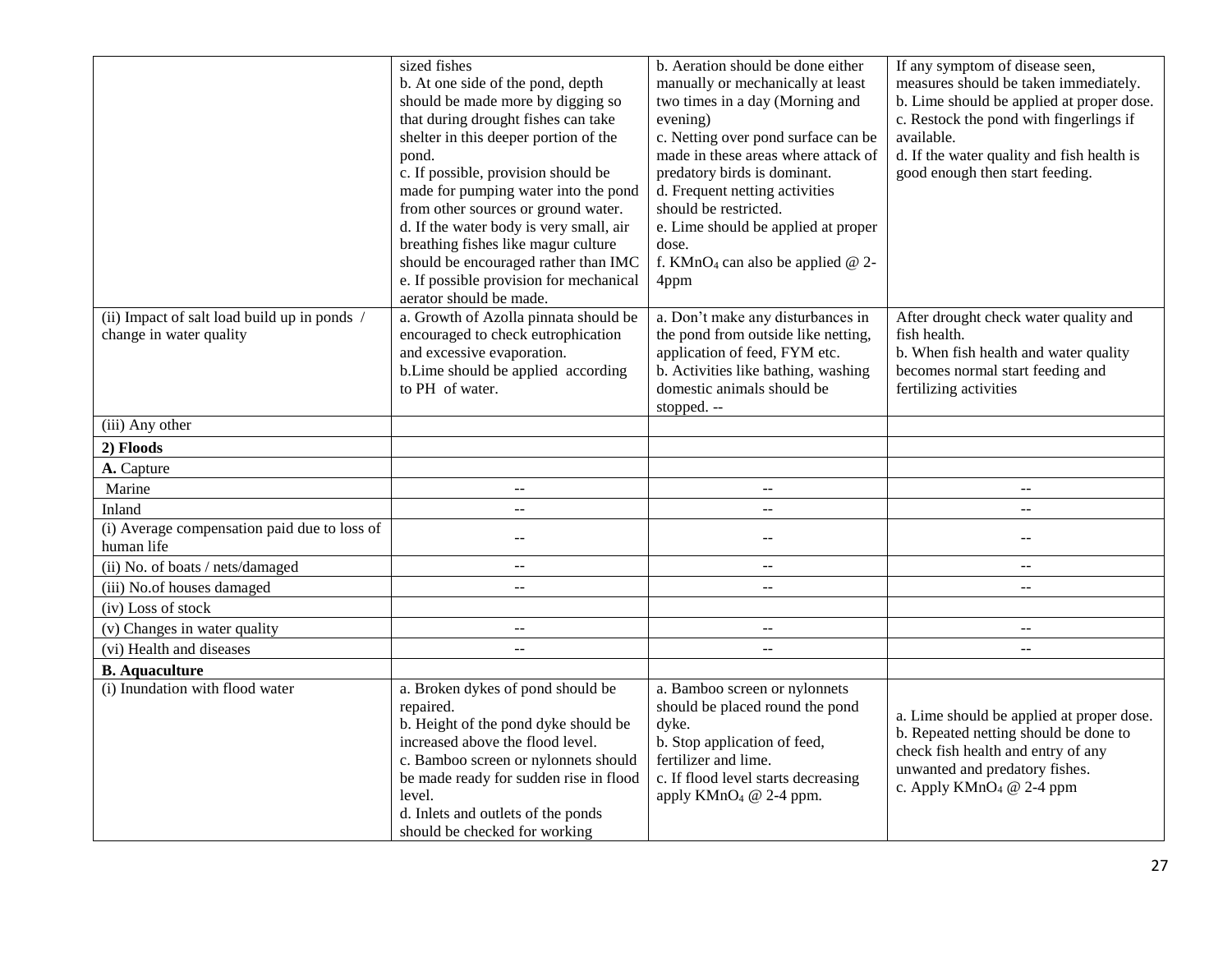|                                                                       | condition.<br>e. Marketable sized fishes should be                                                                                                                                                 |                                                      |                                                                                                        |
|-----------------------------------------------------------------------|----------------------------------------------------------------------------------------------------------------------------------------------------------------------------------------------------|------------------------------------------------------|--------------------------------------------------------------------------------------------------------|
|                                                                       | harvested                                                                                                                                                                                          |                                                      |                                                                                                        |
| (ii) Water continuation and changes in water<br>quality               | a. Reduce the stocking density of<br>fishes by harvesting the marketable<br>sized fishes<br>b. Stop application of feed, fertilizer<br>and manure.<br>c. Lime should be applied at proper<br>dose. | a. Stop feeding<br>b. Stop application of manure.    | a. Examine water quality and then go for<br>liming, manuring and feeding.<br>$\overline{a}$            |
|                                                                       | a. Lime should be applied at proper<br>dose.<br>b. Apply $KMnO4 @ 2-4 ppm$<br>frequently.                                                                                                          | a. Stop feeding, manuring and<br>netting activities. | a. Check fish health by netting<br>b. Lime should be applied at proper<br>$dose.$ —<br>c. Apply CIFAX. |
| (iii) Health and diseases                                             |                                                                                                                                                                                                    |                                                      |                                                                                                        |
| (iv) Loss of stock and inputs (feed,<br>chemicals etc)                | $\sim$                                                                                                                                                                                             | $\sim$                                               |                                                                                                        |
| (v) Infrastructure damage (pumps, aerators,<br>huts etc)              | $\sim$                                                                                                                                                                                             | $-$                                                  | $-$                                                                                                    |
| (vi) Any other                                                        |                                                                                                                                                                                                    |                                                      |                                                                                                        |
| 3. Cyclone / Tsunami                                                  | NA                                                                                                                                                                                                 |                                                      |                                                                                                        |
| A. Capture                                                            | $\sim$ $\sim$                                                                                                                                                                                      | $-$                                                  | $-$                                                                                                    |
| Marine                                                                | $\mathbb{L} \mathbb{L}$                                                                                                                                                                            | $\overline{a}$                                       | $\mathbf{u}$                                                                                           |
| (i) Average compensation paid due to loss of<br>fishermen lives       | $\sim$ $\sim$                                                                                                                                                                                      | $-$                                                  | $-$                                                                                                    |
| (ii) Avg. no. of boats / nets/damaged                                 | $\sim$ $-$                                                                                                                                                                                         | $\mathrel{{-}\mathrel{{-}}\mathrel{{-}}}$            | $\mathord{\hspace{1pt}\text{--}\hspace{1pt}}$                                                          |
| (iii) Avg. no. of houses damaged                                      | $\mathbf{u}$                                                                                                                                                                                       | $\sim$ $\sim$                                        | $\sim$ $\sim$                                                                                          |
| Inland                                                                | $\overline{a}$                                                                                                                                                                                     | $\sim$ $\sim$                                        | $\overline{a}$                                                                                         |
| <b>B.</b> Aquaculture                                                 | $\sim$ $\sim$                                                                                                                                                                                      | $-$                                                  | $\overline{\phantom{a}}$                                                                               |
| (i) Overflow / flooding of ponds                                      | $\sim$ $\sim$                                                                                                                                                                                      | $\mathbb{L}^{\mathbb{L}}$                            | $-$                                                                                                    |
| (ii) Changes in water quality (fresh water /<br>brackish water ratio) | $\sim$ $\sim$                                                                                                                                                                                      | $\sim$ $\sim$                                        | $\mathbf{u}$                                                                                           |
| (iii) Health and diseases                                             | $\sim$                                                                                                                                                                                             | $-$                                                  | $-$                                                                                                    |
| (iv) Loss of stock and inputs (feed,                                  | $\sim$                                                                                                                                                                                             | $\sim$                                               | $-$                                                                                                    |
| chemicals etc)                                                        |                                                                                                                                                                                                    |                                                      |                                                                                                        |
| (v) Infrastructure damage (pumps, aerators,<br>shelters/huts etc)     | $\sim$ $\sim$                                                                                                                                                                                      | $-$                                                  | $-$                                                                                                    |
| (vi) Any other                                                        | $\sim$ $\sim$                                                                                                                                                                                      | $\mathrel{{-}\mathrel{{-}}\mathrel{{-}}}$            | $\mathord{\hspace{1pt}\text{--}\hspace{1pt}}$                                                          |
| 4. Heat wave and cold wave-                                           | <b>NA</b>                                                                                                                                                                                          |                                                      |                                                                                                        |
| A. Capture                                                            |                                                                                                                                                                                                    |                                                      |                                                                                                        |
| Marine                                                                | $\sim$ $\sim$                                                                                                                                                                                      | $-$                                                  | $-$                                                                                                    |